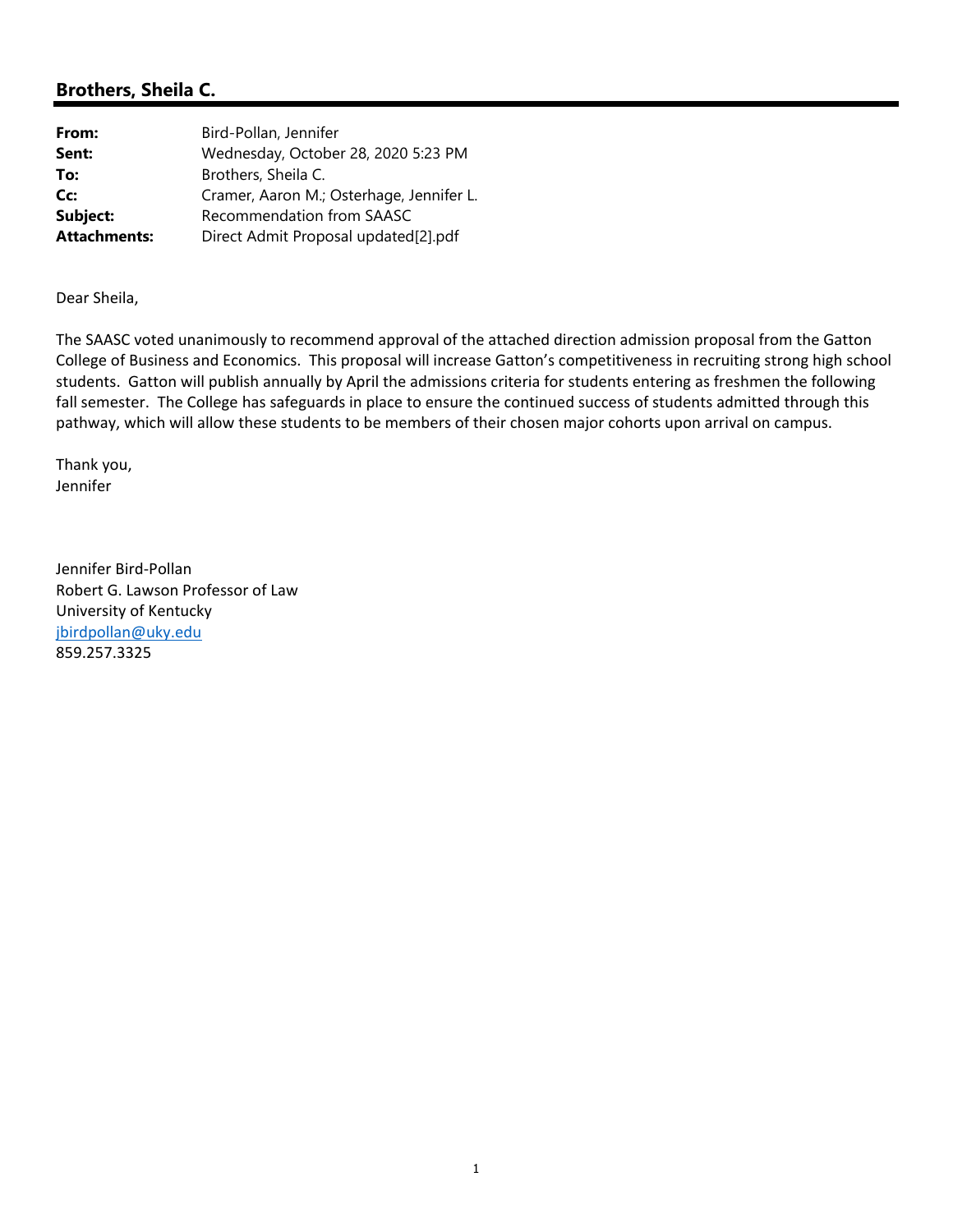The Gatton College of Business and Economics is proposing a College-level change to the admissions criteria for undergraduate programs. This change will affect all undergraduate degrees housed within the College of Business and Economics. Updated Bulletin language and changes to the Senate Rules are appended to this submission.

1. Freshmen Direct Admission proposal

### **Proposed Senate Rule 4.2.2.9.1.1.**

- a. Direct admission into upper-division is available for incoming, first-time freshmen meeting the Gatton Direct Admit Program standards. The Gatton College of Business and Economics will annually review and publish the standards by April 1<sup>st</sup> for the freshmen cohort entering the fall of the following calendar year. Students in the Gatton Direct Admit Programwho are in good academic standing with the University are required to complete the same degree requirements, including pre-major and college core coursework.
	- i. Approved by the Undergraduate Studies Committee (USC) and supported by the Gatton Operating Committee. Approved by B&E faculty on 12/11/19.
	- ii. The Gatton College of Business & Economics 2015-2020 Strategic Plan's first objective is "Create an academic and professional home" and lists the following action item for the strategic initiatives of Objective 1: "Implement direct freshman admission to the Gatton College ..."
	- *iii.* Currently, admission to the University does not guarantee admission into a Gatton business major. First-time freshmen are admitted into the Gatton College of B&E as "pre-majors" or "exploratory studies" students. Students are required to complete foundational work in the college and meet set GPA standards to be accepted into upper-division coursework as a major. Students that do not satisfy the acceptance requirements must change majors into another college. *This uncertainty has been cited as a hindrance to recruiting high-achieving students.*
	- iv. Freshmen direct admission removes the upper-division *application* requirement by accepting students into a Gatton College of B&E major when accepted into the University. The proposal establishes a pathway based on College- determined standards for eligibility for direct admission and maintains the existing pathway for students that are not eligible for direct admission.
	- v. Courses required for all majors have prerequisites that will provide safeguards for students that may enter under the Direct Admit program but do not excel academically in the pre-major courses. Some upper-division courses require specific letter grades in prerequisite courses (FIN courses are dependent on FIN 300 and ACC courses are dependent on ACC 201 and ACC 202). In addition, some courses require completion of the college pre-major requirements prior to enrollment (for example, AN 300) and ensure students progress in the appropriate sequencing of courses. The College's academic probation and suspension policy also safeguards students from progressing if they are struggling academically.
- **b.** There will be two paths for admission to upper-division, the existing path (i) and the proposed new path (ii):
	- i. Existing: Selective Admission for students that fulfill the Annual Admission Requirement as outlined in Senate Rule 4.2.2.9.2.1, annually determined by the College (currently UK cumulative GPA of 2.8 and Pre-major GPA of 2.8).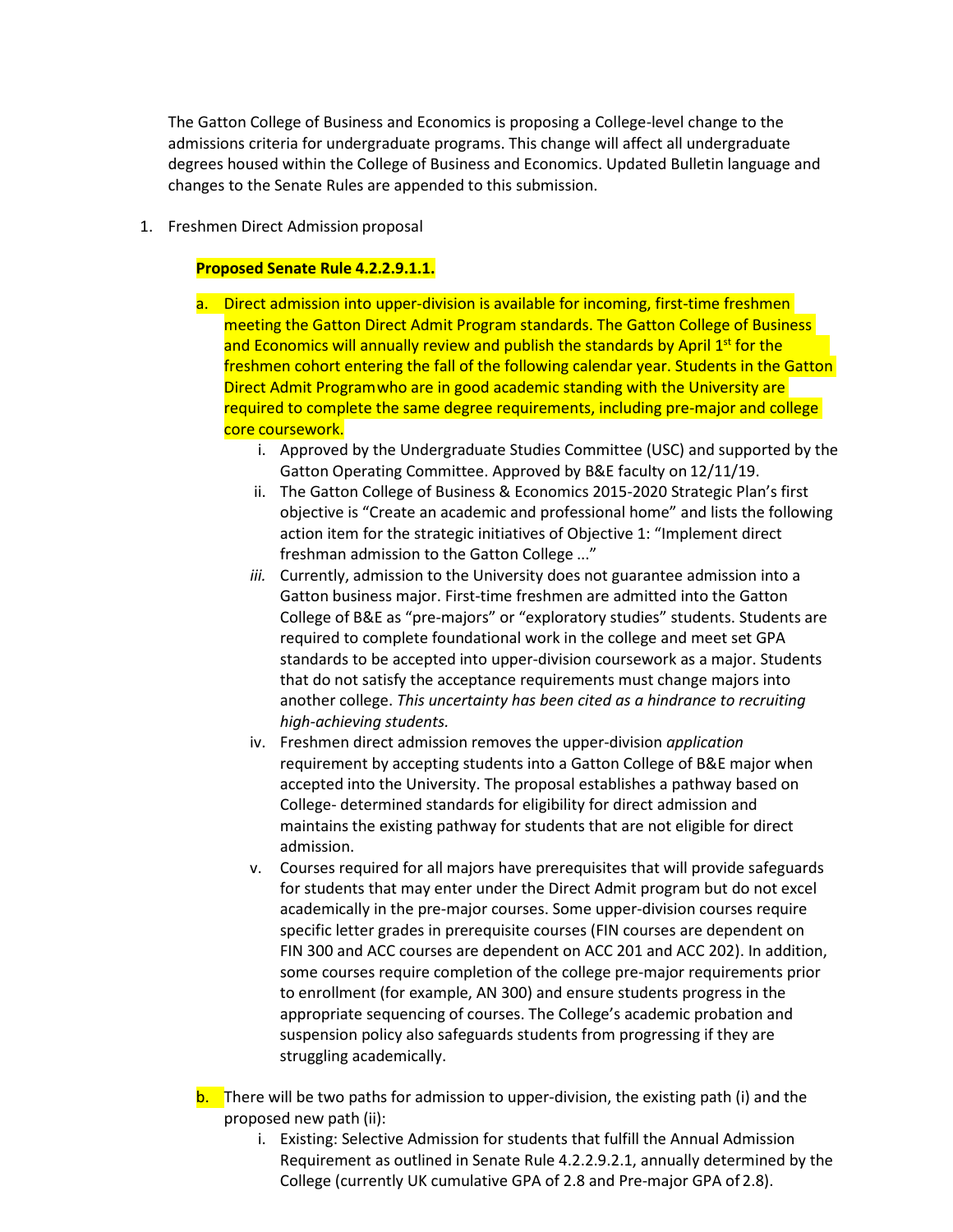- ii. Proposed: Gatton Direct Admit Program for high-achieving incoming first-time freshmen meeting standards annually determined by the College.
	- 1. Based on data analysis on current and previous cohorts of B&E students and discussions with University Admissions and University Enrollment Management, initially the most likely standards will be a combination based on High School GPA, Composite ACT (or equivalent SAT), and sub-score for Math ACT (or equivalent SAT).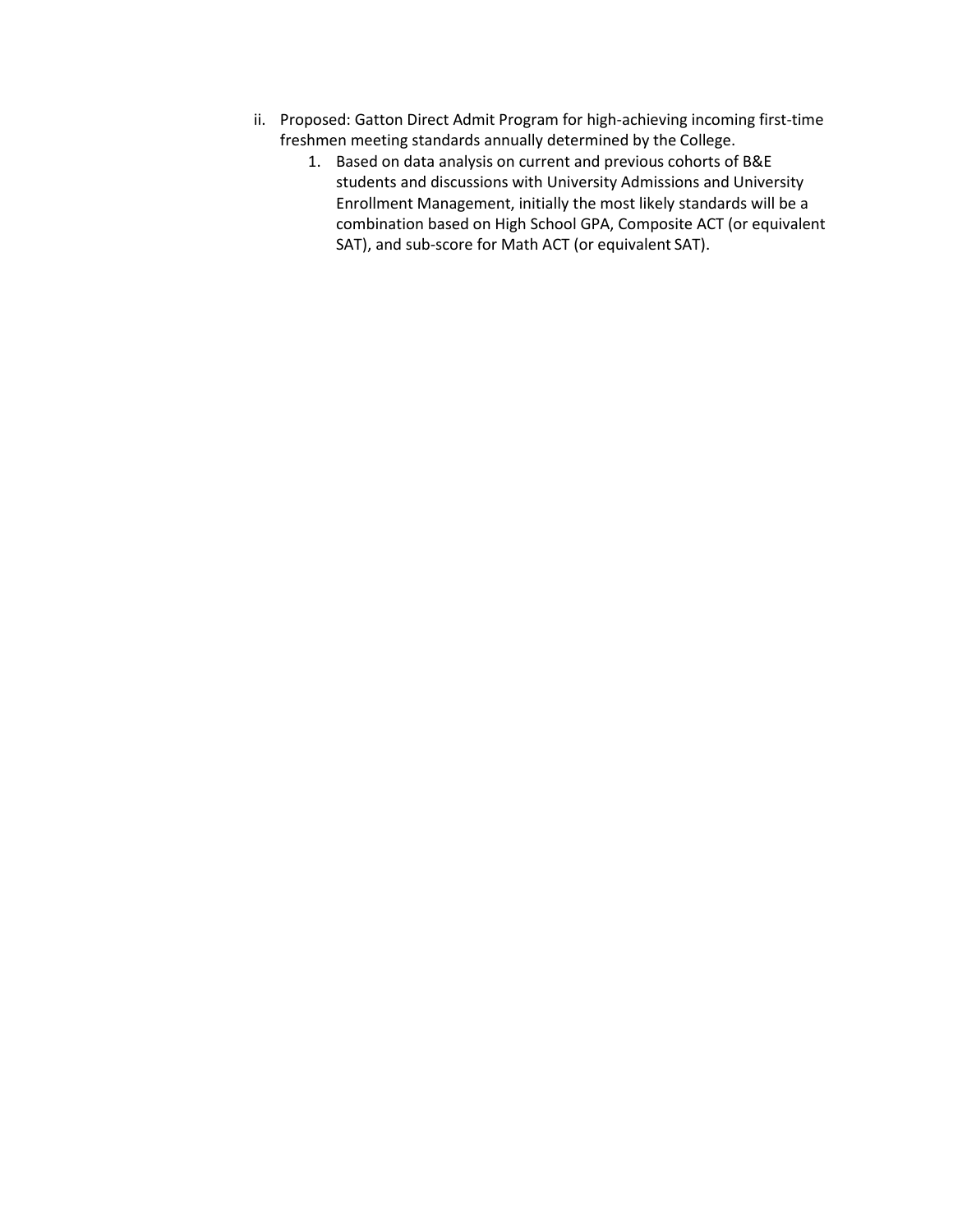*Simon J. Sheather, Ph.D., is Dean of the Gatton College of Business & Economics; Jennifer Siebenthaler, M.S.A., CPA, is Associate Dean for Undergraduate Affairs.*

The College of Business and Economics was established at the University of Kentucky in 1925 as the College of Commerce. The name was changed to College of Business and Economics in 1966. The name was changed again in 1996 to the Gatton College of Business and Economics.

The objective of the instructional programs in the Gatton College of Business and Economics is to prepare the student for a lifelong career in business, government, or research and teaching. The programs are structured to provide each student an opportunity to acquire a background in the basic areas of the arts and sciences, to obtain a broad knowledge of business and economics, and to study in depth one or more fields of special interest.

#### **Accreditation**

The Gatton College of Business and Economics is a member of the AACSB – the Association to Advance Collegiate Schools of Business, which accredits undergraduate programs in accounting, business administration, and economics as well as master's programs in accounting and business administration. The programs of the college enjoy the Association's full accreditation.

#### **Undergraduate Programs in Business and Economics**

The University of Kentucky grants the following degrees in the Gatton College of Business and Economics:

- Bachelor of Business Administration
- Bachelor of Science in Accounting
- Bachelor of Science in Business Administration
- Bachelor of Science in Business and Economics

Students pursuing the Bachelor of Business Administration may select from these majors: Finance, Management, and Marketing. In addition to these major choices, students exploring a business degree may select exploratory studies in business until they are ready to declare a major in the Gatton College or until they earn 60 credit hours.

#### **Undergraduate Certificates in Business and Economics**

The University of Kentucky grants the following undergraduate certificates in the Gatton College of Business and Economics:

- Financial Planning
- General Business
- Global Scholars

### **ADMISSION POLICY**

Admission to the University is sufficient for lower-division admission to the Gatton College of Business and Economics for students with less than a junior standing. However, lower-division admission to the college or any admission to the University does not guarantee upper-division admission to one of the degree programs in the Gatton College of Business and Economics. In general, admission depends upon the qualifications and preparation of the applicants, as well as the availability of the resources for maintaining quality instruction.

 Direct admission is available for incoming, first-time freshmen meeting the Gatton Direct Admit Program standards. The Gatton College of Business and Economics will annually review and publish the standards by April 1st for the freshmen cohort entering the fall of the following calendar year. Students in the Gatton Direct Admit Program who are in good academic standing with the University are not required to apply for upper-division admission but are required to complete the same degree requirements, including pre-major and college core coursework.

 Upper-division admission into a degree program is necessary in order to be granted a baccalaureate degree from the Gatton College of Business and Economics. Students who have attained a 3.0 or higher cumulative grade-point average overall and in the premajor component required of all students in the Gatton College of Business and Economics will be assured admission.

Annually the Gatton College of Business and Economics will review the admission requirements and determine the cumulative grade-point average (Annual Admission GPA), if any, that would be acceptable below the 3.0 standard. The Annual Admission GPA (both overall and in the premajor component) will be no lower than 2.5 (see "Appeal Process" below for special circumstances). This GPA will be made available in the Undergraduate Resource Center of the Gatton College of Business and Economics by **October 15** of each year. This GPA will be effective the following **May 1** for any student applying for upper-division admission to the Gatton College of Business and Economics, regardless of the time of his/her enrollment in the University.

To be considered for upper-division admission to any of the undergraduate degree programs offered by the Gatton College of Business and Economics, an applicant must fulfill the following requirements:

- 1. Enrollment in the University of Kentucky. (Students are considered for acceptance by the college only after acceptance by the University of Kentucky.);
- 2. A minimum cumulative grade-point average of 3.0 or the current Annual Admission GPA, whichever is lower;
- 3. Completion of the premajor component required of all students within the Gatton College of Business and Economics with a minimum gradepoint average of 3.0 or the minimum current Annual Admission GPA, whichever is lower. (The courses meeting the premajor requirements are listed under "Graduation Requirements" below.);

**Formatted:** Normal

**Formatted:** Font:

**Formatted:** Indent: First line: 0"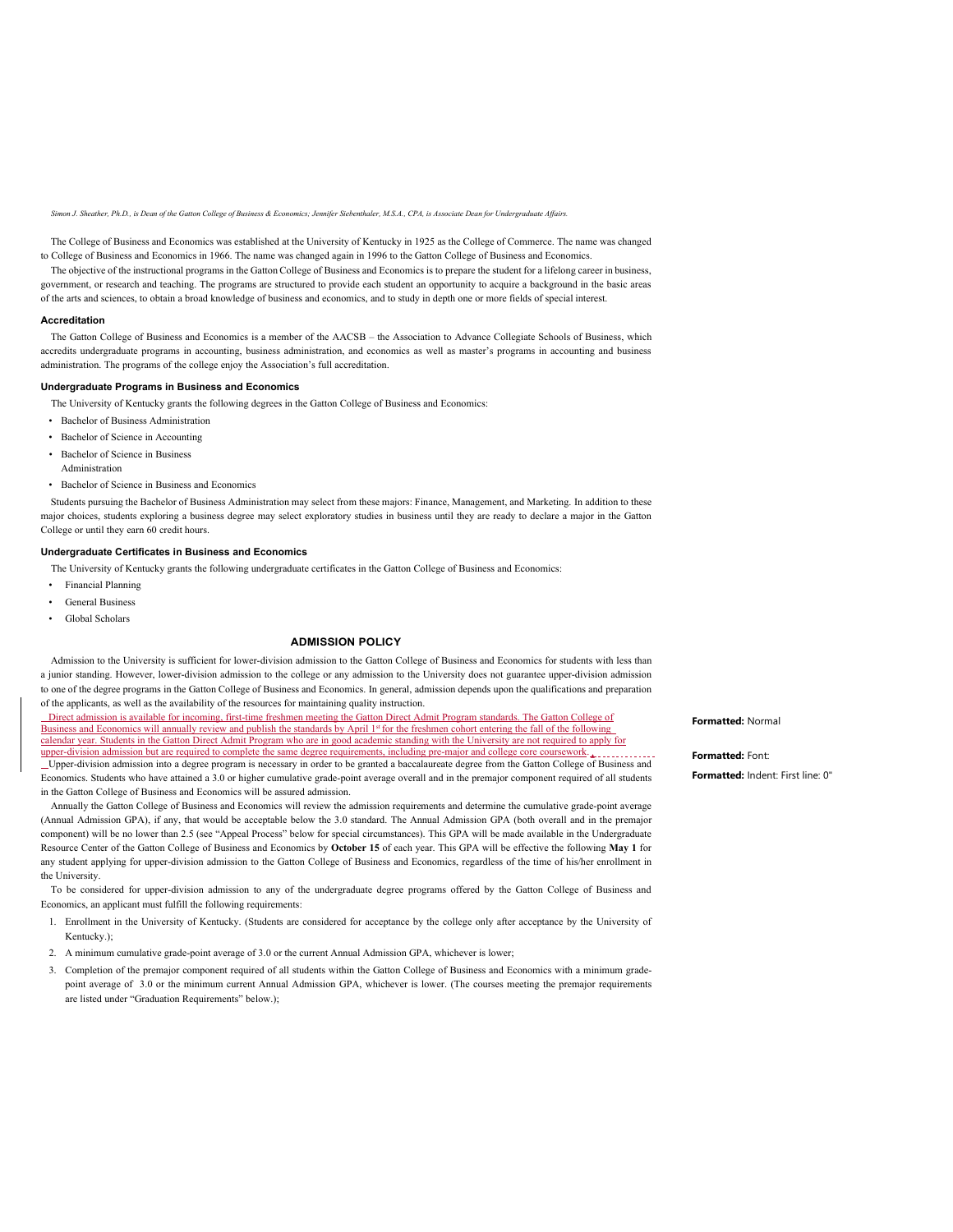4. Submission of an application form to the Gatton College of Business and Economics. The application is available on the web at: **mygatton.uky.edu/**.

Applications from students outside the University of Kentucky seeking admission to the Gatton College of Business and Economics, whether for upper-division or lower-division status, must be received by the Office of Undergraduate Admission by the approved deadlines. These deadlines are listed on page 20 in the *Undergraduate Admission* section of this Bulletin.

Students enrolled in other UK colleges on campus should apply for admission **prior to** the priority registration period. (The appropriate deadlines are listed in the University calendar for approved times to change major).

Lower-division students enrolled in the Gatton College of Business and Economics should apply for upper-division admission to the college during the semester they are completing the premajor course work. The application for upper-division admission should be made before the priority registration period for the upcoming semester.

Lower-division students in the college who are missing no more than two premajor courses will be permitted to complete these courses simultaneously with enrollment in restricted course work if they are otherwise eligible. Eligibility is determined by attainment of the minimum cumulative and premajor grade-point standings. This privilege will be granted for one semester only.

Students not admitted to an upper-division program in the Gatton College of Business and Economics should be aware that others may be given preference for enrollment in the restricted upper-division courses offered by the Gatton College of Business and Economics.

Enrollment in restricted Business and Economics courses numbered 300 or above will be limited to:

- 1. Enrollment in the University of Kentucky.
- 2. A minimum cumulative grade-point average of 3.0 or the Annual Admission GPA, whichever is lower.
- 3. Completion of the premajor component with a minimum cumulative grade-point average of 3.0 or the Annual Admission GPA, whichever is
- 4. Submission of an application.

In the event of capacity limitations, enrollment preference would be made in the above order.

For applicants from non-English speaking countries, see the information on "International Students" in the *Undergraduate Admission* section of this Bulletin.

#### **Appeal Process**

lower.

Students with a GPA below the Annual Admission GPA and who have completed all premajor requirements may appeal for admission into the Gatton College of Business and Economics. If the Appeals Committee feels that there is persuasive evidence that personal, academic or professional circumstances have affected a student's grades and that the student shows promise for successful completion of a degree in the Gatton College of Business and Economics, acceptance may be granted. Information about the appeals process is available in the Undergraduate Resource Center in 144 Gatton College of Business & Economics Building. Students can submit appeals online at **myGatton.uky.edu**.

### **Dean's List**

Students who have a term grade-point average of 3.6 or greater will appear on the Dean's List.

### **Probation and Academic Suspension**

The following rules apply to students in the Gatton College of Business and Economics.

- 1. No student with a cumulative GPA of less than 2.0 will be enrolled in the Gatton College of Business and Economics. Any student who fails to maintain a cumulative GPA of 2.0 will be suspended from the Gatton College of Business and Economics and will not be readmitted until this GPA is 2.0 or greater. No probationary notice will be given.
- 2. Any student enrolled in the Gatton College of Business and Economics who achieves a GPA of less than 2.0 in any semester will be placed on probation.
- 3. Any student on probation who fails to achieve a 2.0 semester GPA will be dropped from the Gatton College of Business and Economics and will not be readmitted until he or she has obtained a semester GPA of 2.0 or greater for one semester and the student's cumulative GPA is 2.0 or greater.
- 4. Students who are suspended twice from the Gatton College of Business and Economics will not be readmitted.

#### **Scholarships**

The Gatton College of Business and Economics is proud to offer scholarship opportunities to incoming freshmen, returning students, and international students. The available scholarships may be based on academic performance, financial need, program of study, ethnicity and/or residency. Students are encouraged to apply for Gatton scholarships each academic year. The application, as well as information regarding deadlines and selection process, can be found at: **[www.gatton.uky.edu/programs/undergraduate/scholarships-financial-aid](http://www.gatton.uky.edu/programs/undergraduate/scholarships-financial-aid)**.

### **DIVISIONS**

### **VON ALLMEN SCHOOL OF ACCOUNTANCY**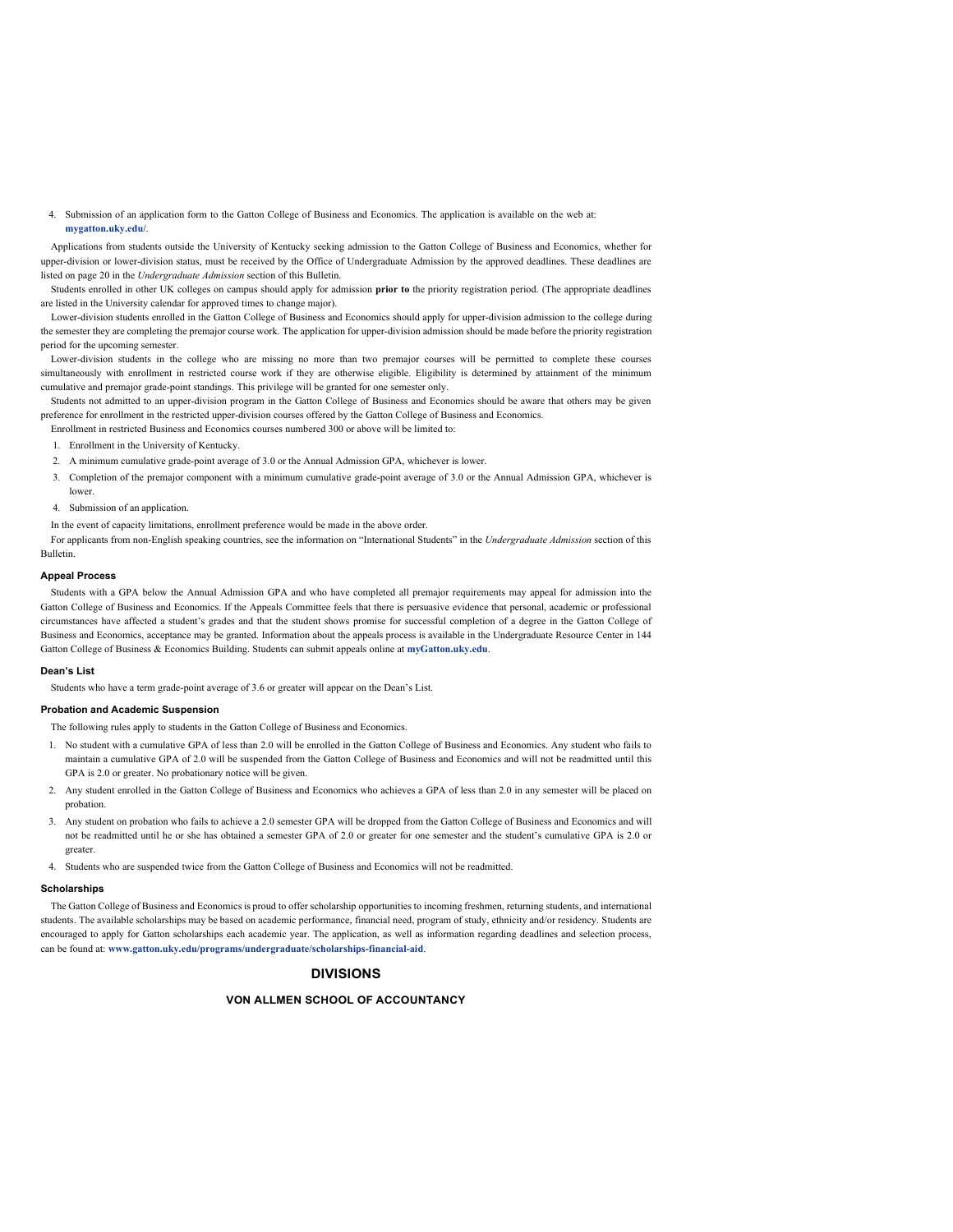The faculty in the Von Allmen School of Accountancy is committed to providing the best possible educational experience for students. The faculty has both breadth and depth of training and experience in public accounting, industry, government and regulated industries, and previous classroom experience.

### **DEPARTMENT OF ECONOMICS**

The Department of Economics provides theoretical and applied courses in widely diverse areas including urban problems, labor, monetary economics, international economics, comparative economic systems, and economic history.

### **DEPARTMENT OF FINANCE AND QUANTITATIVE METHODS**

#### **Finance**

The Finance major offers a variety of courses, both to students who concentrate their studies in finance and to those who desire additional knowledge in various financial areas. Such areas include financial management, security analysis and portfolio management, capital market theory, banking and institutions, and real estate.

#### **Analytics**

### **NOTE: The Gatton College of Business and Economics has suspended admissions to the B.B.A. in Analytics for the 2019-20 academic year.**

This degree program focuses on Business Analytics, which involves an organization's integrated use of technological and quantitative methods to process data and gain insights in the course of making decisions. The objective of Business Analytics is to help an organization reach decisions leading to actions that yield strong performance and sustained competitiveness in the context of today's turbulent, fast-paced, global business environment. The major covers application areas such as information systems, operations, and supply chain management.

#### **DEPARTMENT OF MANAGEMENT**

The faculty in the Department of Management brings extensive academic and practical experience to the classroom. Course offerings cover an array of management areas such as human resources, organizational behavior, and strategic management policy.

#### **DEPARTMENT OF MARKETING AND SUPPLY CHAIN**

The faculty in the Department of Marketing and Supply Chain has extensive experience in industry and government and includes individuals with interests and training in all areas of marketing. Aspects of marketing such as research, retailing, promotion, personal selling and strategy are covered in marketing course work.

#### **GRADUATION REQUIREMENTS**

All students in the Gatton College of Business and Economics must fulfill the UK Core requirements as outlined in the *UK Core* section of this Bulletin, the premajor requirements, the college core requirements, and major requirements. Additionally, students must fulfill the College requirements listed below.

### **College Requirements**

To graduate from the Gatton College of Business and Economics, a student must have a total of 120 credit hours (exclusive of lower division military science courses, physical education service courses, remedial courses, and performance-type courses) with a 2.0 grade-point average. Students are required to earn at least 50 percent of their business credit hours required for the business degree at the University of Kentucky. A minimum GPA of 2.00 is required in all courses taken at the University of Kentucky used to satisfy the college core. Additionally, a minimum GPA of 2.00 is required in all courses taken at the University of Kentucky used to satisfy upper division departmental requirements.

Students must complete CIS 300, Strategic Business and Professional Communication (W). CIS 300 fulfills the Graduation Composition and Communication Requirement (GCCR).

Each student's undergraduate curriculum must include at least 60 earned credit hours of courses outside the Gatton College of Business and Economics. Up to nine credit hours of economics and up to six credit hours of statistics may be counted toward the number of earned credit hours outside the Gatton College of Business and Economics.

#### **UK Core Requirements**

See the UK Core section of this Bulletin for the complete UK Core requirements. The courses listed below are (a) recommended by the college, or (b) required courses that also fulfill UK<br>Core areas. Students should work clo

**I. Intellectual Inquiry in Arts and Creativity** Choose one course from approved list... **II. Intellectual Inquiry in the Humanities** Choose one course from approved list...............................3

**III. Intellectual Inquiry in the Social Sciences** m approved list...

**IV. Intellectual Inquiry in the Natural, Physical, and Mathematical Sciences**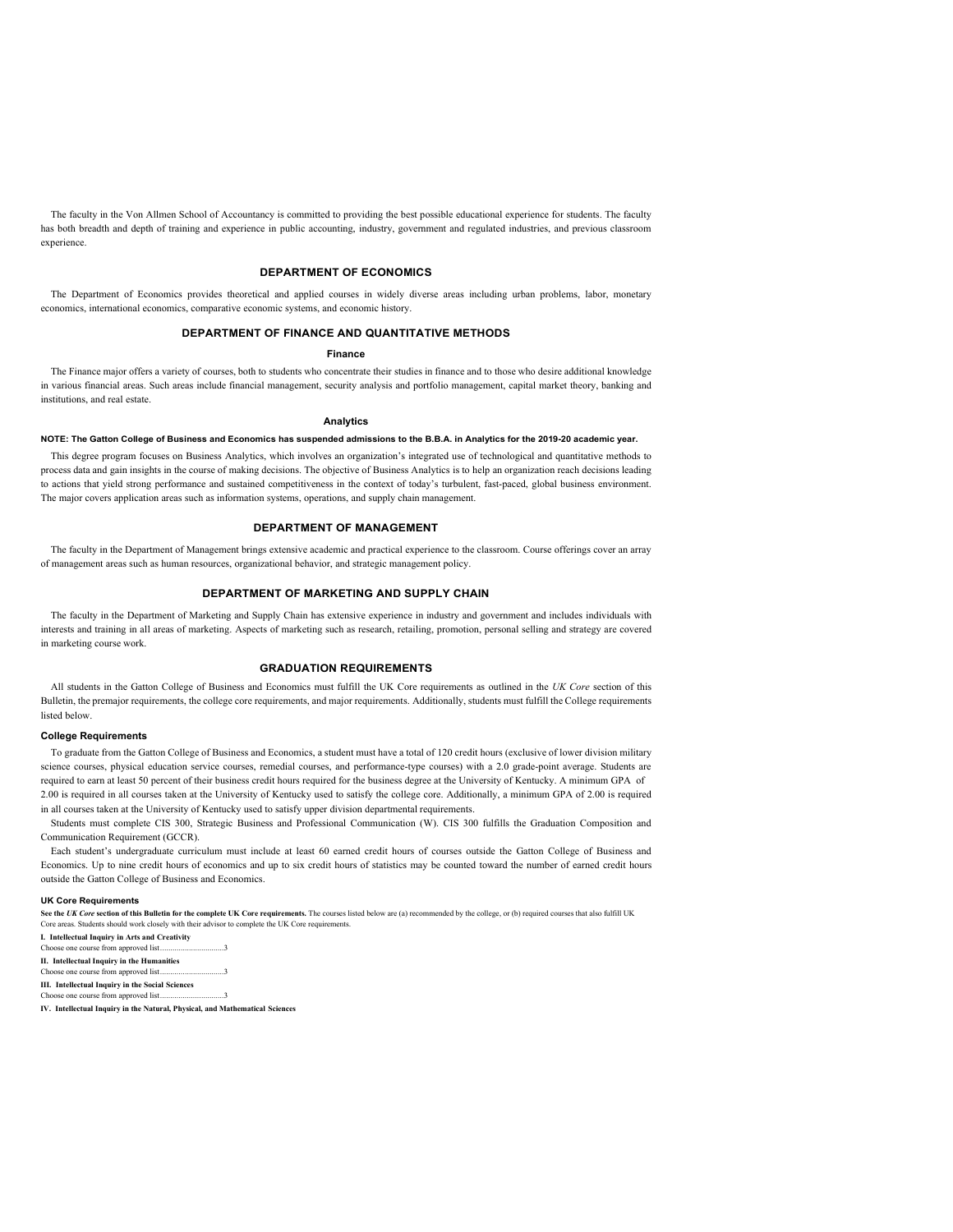| V. Composition and Communication I          |
|---------------------------------------------|
| CIS/WRD 110 Composition and Communication I |
| or                                          |

**or** \*CIS/WRD 112 Accelerated Composition

and Communication II ...................................................3

### **VI. Composition and Communication II**

CIS/WRD 111 Composition and Communication II **or**

### \*CIS/WRD 112 Accelerated Composition

and Communication II ...................................................3 **VII. Quantitative Foundations** MA 123 Elementary Calculus and its Applications

**or** MA 113 Calculus I ...........................................................4

**VIII. Statistical Inferential Reasoning** STA 296 Statistical Methods and Motivations...................3

### **IX. Community, Culture and Citizenship in the USA**

Choose one course from approved list...............................3 **X. Global Dynamics**

Choose one course from approved list...............................3

### **Subtotal: UK Core hours........................... 28-31**

### **Graduation Composition and Communication Requirement (GCCR)**

\*Students who have an AP English Language and Composition score of 4 or 5, an ACT English score of 32 or higher, an SAT verbal score of 720 or higher, or have been accepted into the University's<br>Honors Program may fulfill

CIS 300 Strategic Business and

| <b>Graduation Composition and Communication</b> |              |
|-------------------------------------------------|--------------|
| Requirement hours (GCCR)  3                     |              |
| <b>Premajor Requirements</b>                    | <b>Hours</b> |
|                                                 |              |

### **Premajor Requirements**

Students must complete 20-26 credit hours taken from the following courses: \*CIS/WRD 110 Composition and Communication I

#### **and**

\*CIS/WRD 111 Composition and Communication II........6 **or** \*CIS/WRD 112 Accelerated Composition and Communication II ...................................................3 ACC 201 Financial Accounting I......................................3 ACC 202 Managerial Uses of Accounting Information.............................................3 ECO 201 Principles of Economics I..................................3 ECO 202 Principles of Economics II.................................3

\*MA 123 Elementary Calculus and Its Applications **and** MA 162 Finite Mathematics and Its Applications..............7 **or** MA 113 Calculus I ...........................................................4 \*\*B&E 105 Technology for Business Solutions................1 **Total.........................................................................20-26**

*\*CIS/WRD 110, CIS/WRD 111, CIS/WRD 112 and MA 123 may also be used toward partial fulfillment of UK Core requirements.*

*\*\*B&E 105 is not a premajor requirement for the B.S.B.A. with a major in General Business.*

### **Suggested Premajor Curriculum**

#### **Freshman Year**

### **Fall Semester Hours**

CIS/WRD 110 Composition and Communication I

### **or** CIS/WRD 112 Accelerated Composition

| UK Core 3                           |
|-------------------------------------|
| UK Core 3                           |
|                                     |
|                                     |
|                                     |
|                                     |
| CIS/WRD 112 Accelerated Composition |

#### **Spring Semester**

CIS/WRD 111 Composition and Communication II..........3 MA 123 Elementary Calculus and its Applications............4 UK Core.............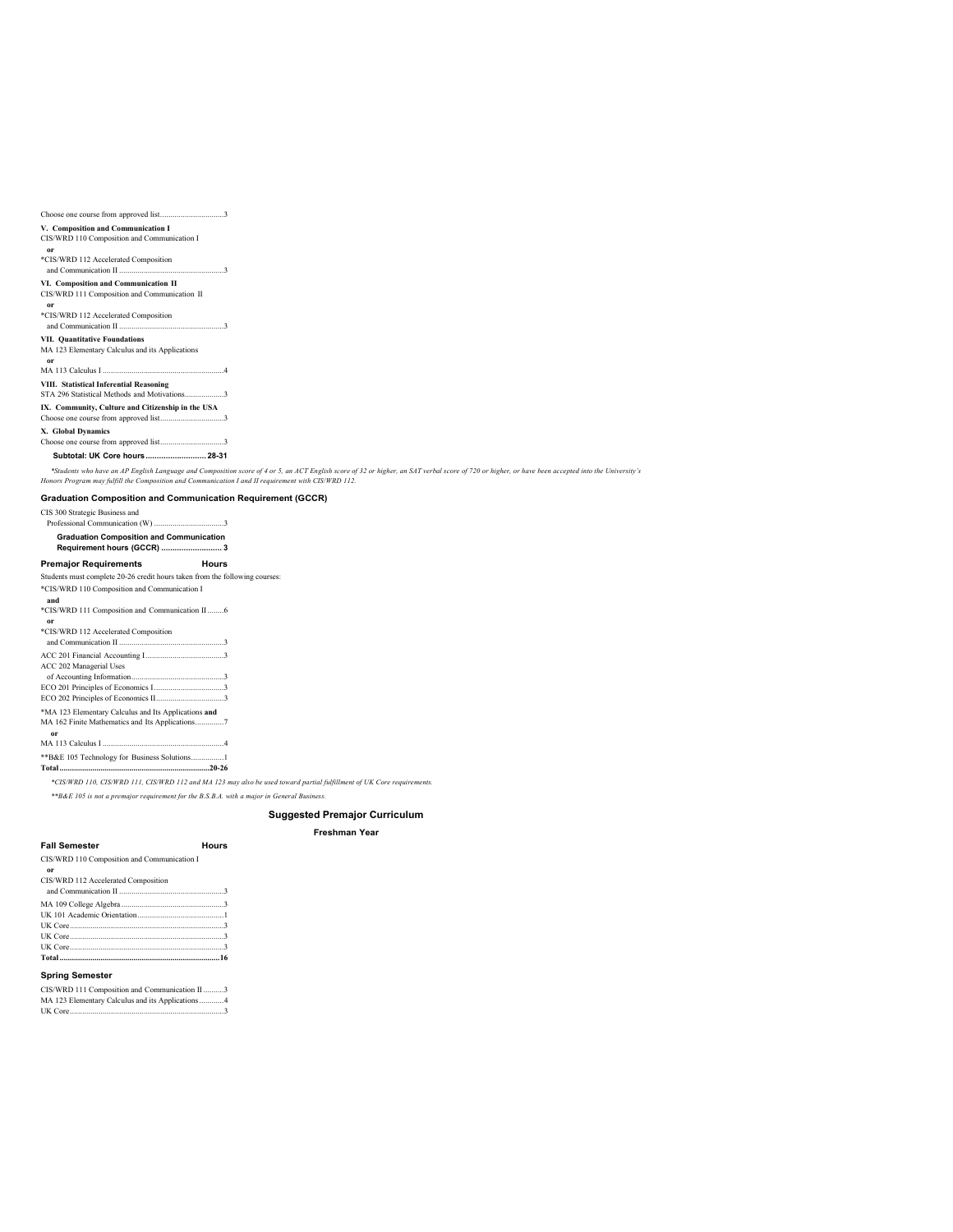| <b>Fall Semester</b>                             | Hours |
|--------------------------------------------------|-------|
|                                                  |       |
|                                                  |       |
|                                                  |       |
| ** STA 296 Statistical Methods and Motivations 3 |       |
|                                                  |       |
|                                                  |       |

### **Spring Semester**

| ACC 202 Managerial Uses                         |  |
|-------------------------------------------------|--|
|                                                 |  |
|                                                 |  |
| MA 162 Finite Mathematics and its Applications3 |  |
| B&E 105 Technology for Business Solutions1      |  |
|                                                 |  |
|                                                 |  |
|                                                 |  |

*\*\*STA 296 fulfills the UK Core Statistical Inferential Reasoning requirement.*

| <b>College Core</b>                                                              | Hours |
|----------------------------------------------------------------------------------|-------|
| The college core, a total of 18 credit hours, consists of the following courses: |       |
|                                                                                  |       |
|                                                                                  |       |
|                                                                                  |       |
| MGT 340 Ethical and Regulatory Environment3                                      |       |
| AN 300 Introduction to Business Analytics3                                       |       |
| ECO 391 Economic and Business Statistics 3                                       |       |

**Subtotal: College Core hours ........................ 18**

#### **Electives**

Each of the degree programs affords the student considerable opportunity and freedom of choice to take elective courses. The number of electives will vary depending on the student and their major. Each student must meet the general minimum hours for graduation. Students pursuing a second degree must have a minimum of 144 hours. Military science (lower division), music performance, and KHP activity courses do not count for electives. A maximum of six hours of technical courses can be counted for electives. A total of four electives may be taken on a pass/fail basis if they are not being used for any other type of requirement, nor taught through the student's major department(s).

**Sophomore Year**

### **Policy on Experiential Education**

Gatton College of Business and Economics' faculty work with the Graham Office of Career Management to provide students with the opportunity to intern in a business-related field. The College allows a student to apply toward graduation a maximum of six credit hours (pass/fail option only, maximum of three credit hours in any single semester) of internship credit earned at the University of Kentucky. For further information, visit: **gatton.uky.edu/career.**

#### **Advising**

The Undergraduate Resource Center (144 Gatton College of Business and Economics Building) coordinates the academic advising of business students. The staff of the Undergraduate Resource Center can assist with general information, admission decisions, and the applicability of credit toward degree requirements.

> **Bachelor of Science in ACCOUNTING**

**UK Core Requirements**

See "UK Core Requirements" above.

**Subtotal: UK Core hours ........................... 28-31**

**Graduation Communication and Composition Requirement (GCCR)**

See "Graduation Communication and Composition Requirements" above.

**Subtotal: GCCR hours.......................... 3 hours**

#### **Premajor Requirements** See "Premajor Requirements" above.

**Subtotal: Premajor hours.......................... 20-26**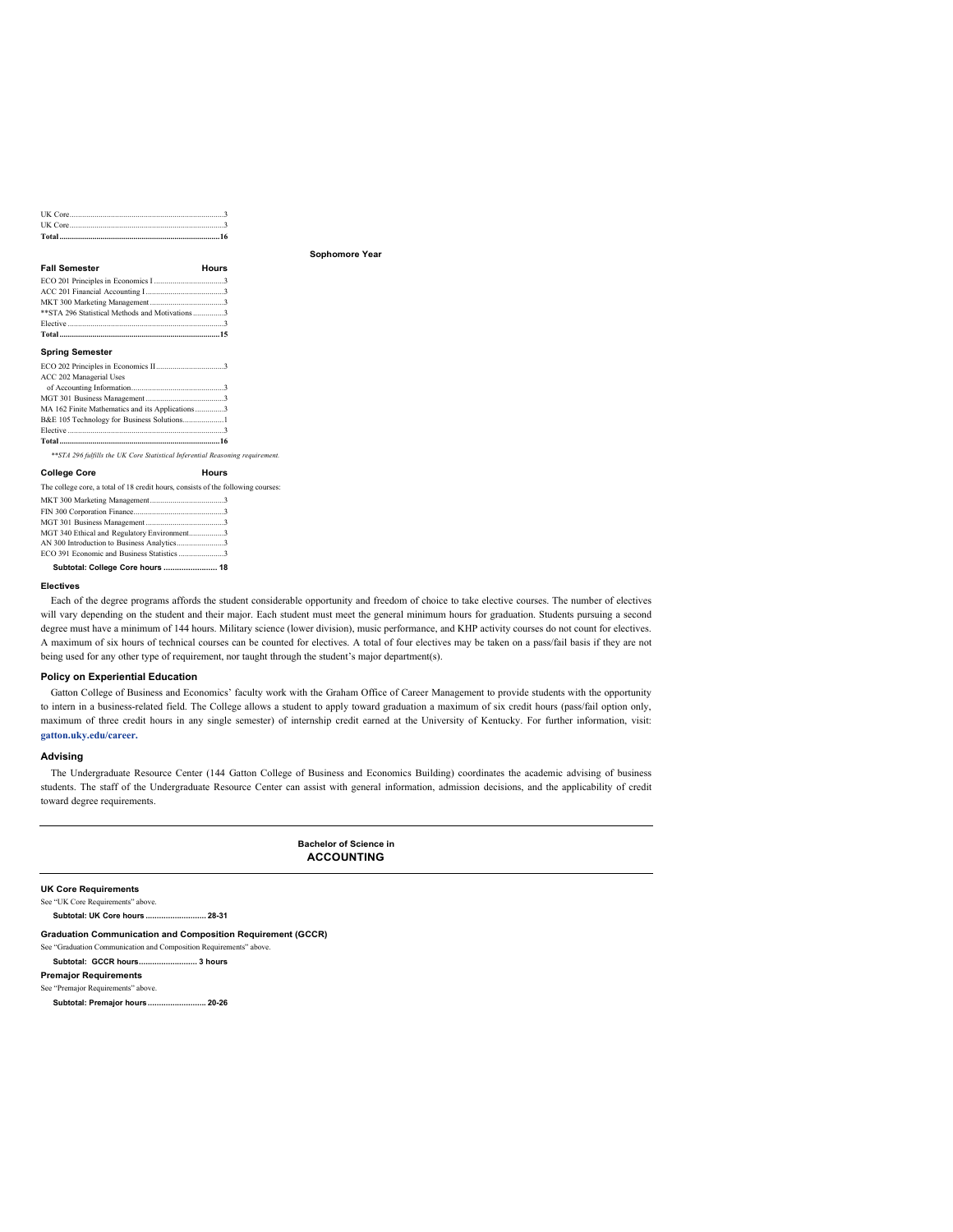### **College Core**

### See "College Core" above.

**Subtotal: College Core hours ....................... 18**

To graduate with a Bachelor of Science in Accounting, a student is required to have at least 27 credit hours as follows:

#### **Major Requirements Hours**

| ACC 324 Accounting Information Systems3 |  |
|-----------------------------------------|--|
|                                         |  |
|                                         |  |
|                                         |  |
|                                         |  |
|                                         |  |
|                                         |  |

### **Electives**

See "Electives" on page 201. Students must complete at least 120 hours to graduate with a degree in Accounting.

**TOTAL HOURS.............................................. 120**

### **Suggested Upper-Division Accounting Curriculum**

### **Junior Year**

**Senior Year**

| <b>Fall Semester</b>                        | Hours |
|---------------------------------------------|-------|
|                                             |       |
| ACC 324 Accounting Information Systems3     |       |
| ECO 391 Economic and Business Statistics3   |       |
| AN 300 Introduction to Business Analytics3  |       |
| CIS 300 Strategic Business and              |       |
|                                             |       |
|                                             |       |
| <b>Spring Semester</b>                      |       |
|                                             |       |
|                                             |       |
|                                             |       |
|                                             |       |
|                                             |       |
|                                             |       |
|                                             |       |
| <b>Fall Semester</b>                        | Hours |
|                                             |       |
| ACC 407 Concepts of Income Taxation 3       |       |
| MGT 340 Ethical and Regulatory Environment3 |       |
|                                             |       |
|                                             |       |
|                                             |       |
| <b>Spring Semester</b>                      |       |
| ACCA                                        | n,    |

| Elective 3 |  |
|------------|--|
|            |  |

**B.B.A. with a major in ANALYTICS**

**NOTE: The Gatton College of Business and Economics has suspended admissions to the B.B.A. in Analytics for the 2019-20 academic year.**

**B.B.A. with a major in MANAGEMENT**

### **UK Core Requirements**

See "UK Core Requirements" on page 201.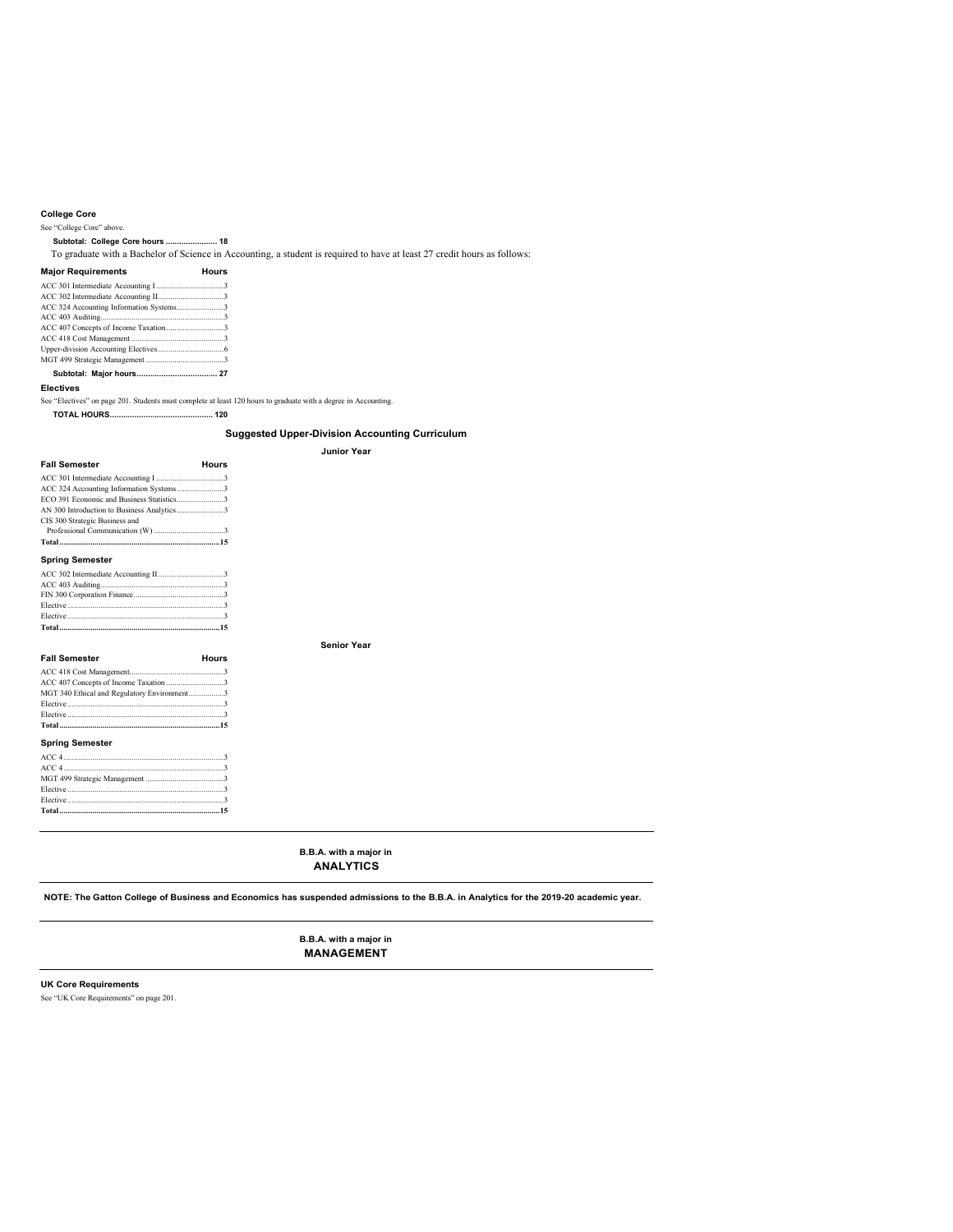### **Subtotal: UK Core hours ........................... 28-31**

### **Graduation Communication and Composition Requirement (GCCR)**

See "Graduation Communication and Composition Requirements" on page 201. **Subtotal: GCCR hours.......................... 3 hours Premajor Requirements** See "Premajor Requirements" on page 201. **Subtotal: Premajor hours.......................... 20-26**

### **College Core**

See "College Core" on page 201.

# **Subtotal: College Core hours......................... 18**

To graduate with a Bachelor of Business Administration degree, a student is required to have at least 18 credit hours as follows:

### **Hours** MGT 320 Survey of Human Resource Management..........3

| MGT 410 Analysis of Organizational Behavior3     |  |
|--------------------------------------------------|--|
|                                                  |  |
| plus three of the following:                     |  |
| MGT 309 Introduction to International Business 3 |  |
|                                                  |  |
| MGT 390 Special Topics in Management             |  |
|                                                  |  |
| MGT 430 Services Marketing Management3           |  |
| MGT 450 Negotiations and Conflict Resolution3    |  |
|                                                  |  |
| MGT 492 Entrepreneurship and Venture Creation3   |  |
|                                                  |  |

### **Electives**

See "Electives" on page 201. Students must complete a minimum of 120 hours to graduate with a degree in Business Administration.

**TOTAL HOURS.............................................. 120**

### **Suggested Upper-Division Management Curriculum Junior Year**

# **Fall Semester Hours** MGT 320 Survey of Human Resource Management .........3 FIN 300 Corporation Finance............................................3 ECO 391 Economic and Business Statistics......................3 CIS 300 Strategic Business and

| CIS 300 Strategic Business and |  |
|--------------------------------|--|
|                                |  |
|                                |  |
|                                |  |

### **Spring Semester**

| MGT 340 Ethical and Regulatory Environment3 |  |
|---------------------------------------------|--|
|                                             |  |
|                                             |  |
| $Flective$ 3                                |  |
| $Flective$ 3                                |  |
|                                             |  |

| <b>Fall Semester</b>                         | Hours |
|----------------------------------------------|-------|
|                                              |       |
| MGT 410 Analysis of Organizational Behavior3 |       |
|                                              |       |
|                                              |       |
|                                              |       |
|                                              |       |
| <b>Spring Semester</b>                       |       |
|                                              |       |
|                                              |       |

| Elective $\cdots$ 3 |  |
|---------------------|--|
|                     |  |

**B.B.A. with a major in**

**Senior Year**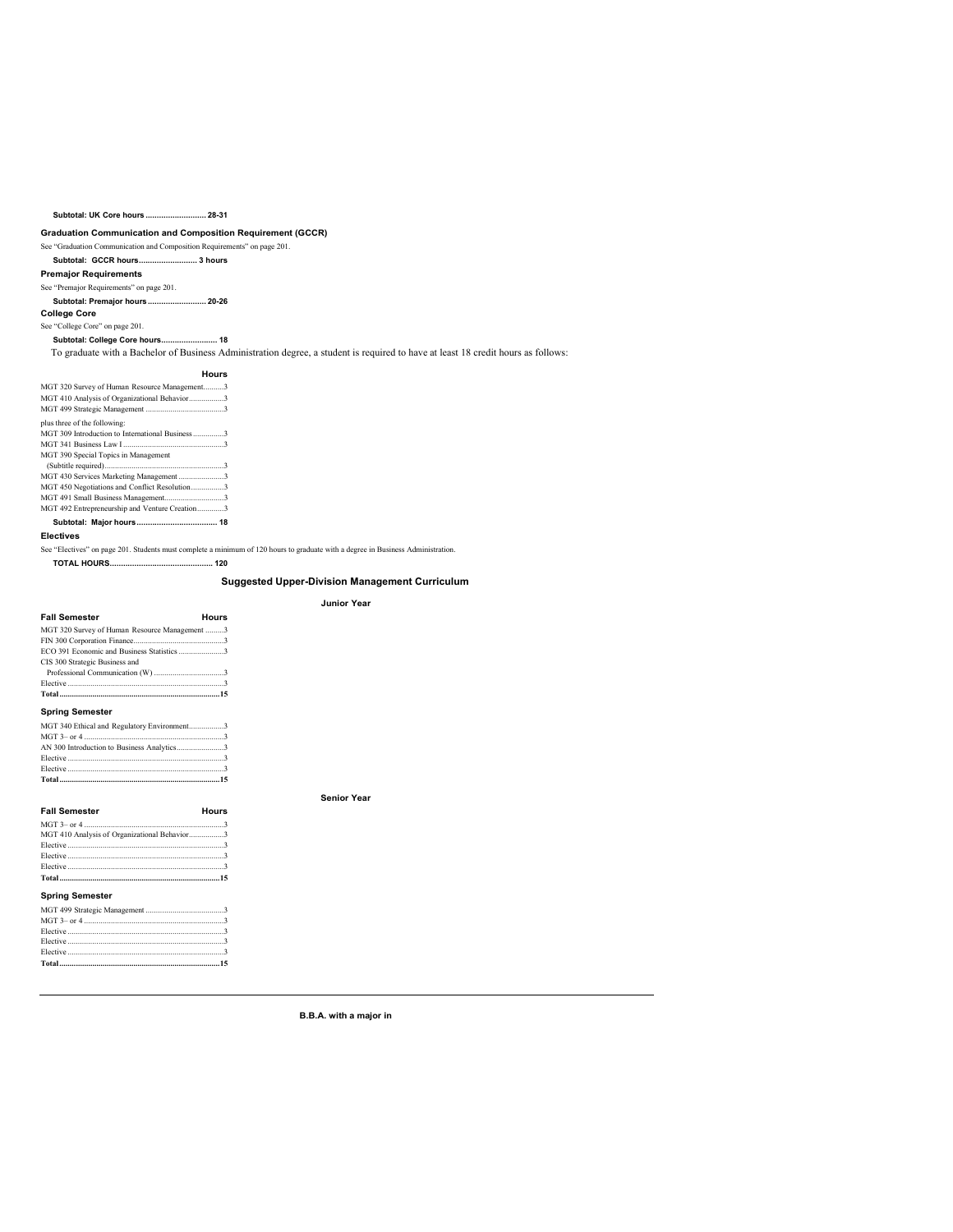### **MARKETING**

### **UK Core Requirements**

See "UK Core Requirements" on page 201.

### **Subtotal: UK Core hours ........................... 28-31**

### **Graduation Communication and Composition Requirement (GCCR)**

See "Graduation Communication and Composition Requirements" on page 201.

### **Subtotal: GCCR hours.......................... 3 hours**

**Premajor Requirements**

### See "Premajor Requirements" on page 201.

**Subtotal: Premajor hours.......................... 20-26**

### **College Core**

See "College Core" on page 201.

### **Subtotal: College Core hours......................... 18**

To graduate with a Bachelor of Business Administration degree, a student is required to have at least 18 credit hours as follows:

### **Hours** MKT 310 Consumer Behavior..........................................3

| MKT 340 Introductory Marketing Research3    |
|---------------------------------------------|
| MKT 450 Marketing Strategy and Planning3    |
| plus three of the following:                |
|                                             |
| MKT 320 Retail and Distribution Management3 |
|                                             |
| MKT 390 Special Topics in Marketing         |
|                                             |
|                                             |
|                                             |
| MKT 430 Services Marketing Management3      |
|                                             |
|                                             |
|                                             |

### **Electives**

See "Electives" on page 201. Students must complete a minimum of 120 hours to graduate with a degree in Business Administration.

### **TOTAL HOURS.............................................. 120**

### **Suggested Upper-Division Marketing Curriculum**

### **Junior Year**

| Fall Semester                              | Hours |
|--------------------------------------------|-------|
|                                            |       |
|                                            |       |
| ECO 391 Economic and Business Statistics 3 |       |
| CIS 300 Strategic Business and             |       |
|                                            |       |
|                                            |       |
|                                            |       |
|                                            |       |

### **Spring Semester**

| MKT 340 Introductory Marketing Research3 |  |
|------------------------------------------|--|
|                                          |  |
|                                          |  |
|                                          |  |
| Elective 3                               |  |
|                                          |  |

### **Fall Semester Hours**

### **Senior Year**

MKT 3– or 4 ....................................................................3 MGT 340 Ethical and Regulatory Environment.................3 Elective ............................................................................3 Elective ............................................................................3

### **Spring Semester**

Elective ............................................................................3

**Total..............................................................................15**

|                  |  |  |  | MKT 450 Marketing Strategy and Planning3 |  |
|------------------|--|--|--|------------------------------------------|--|
| $MUTT2 \ldots 4$ |  |  |  |                                          |  |

MKT 3– or 4 ....................................................................3 Elective ............................................................................3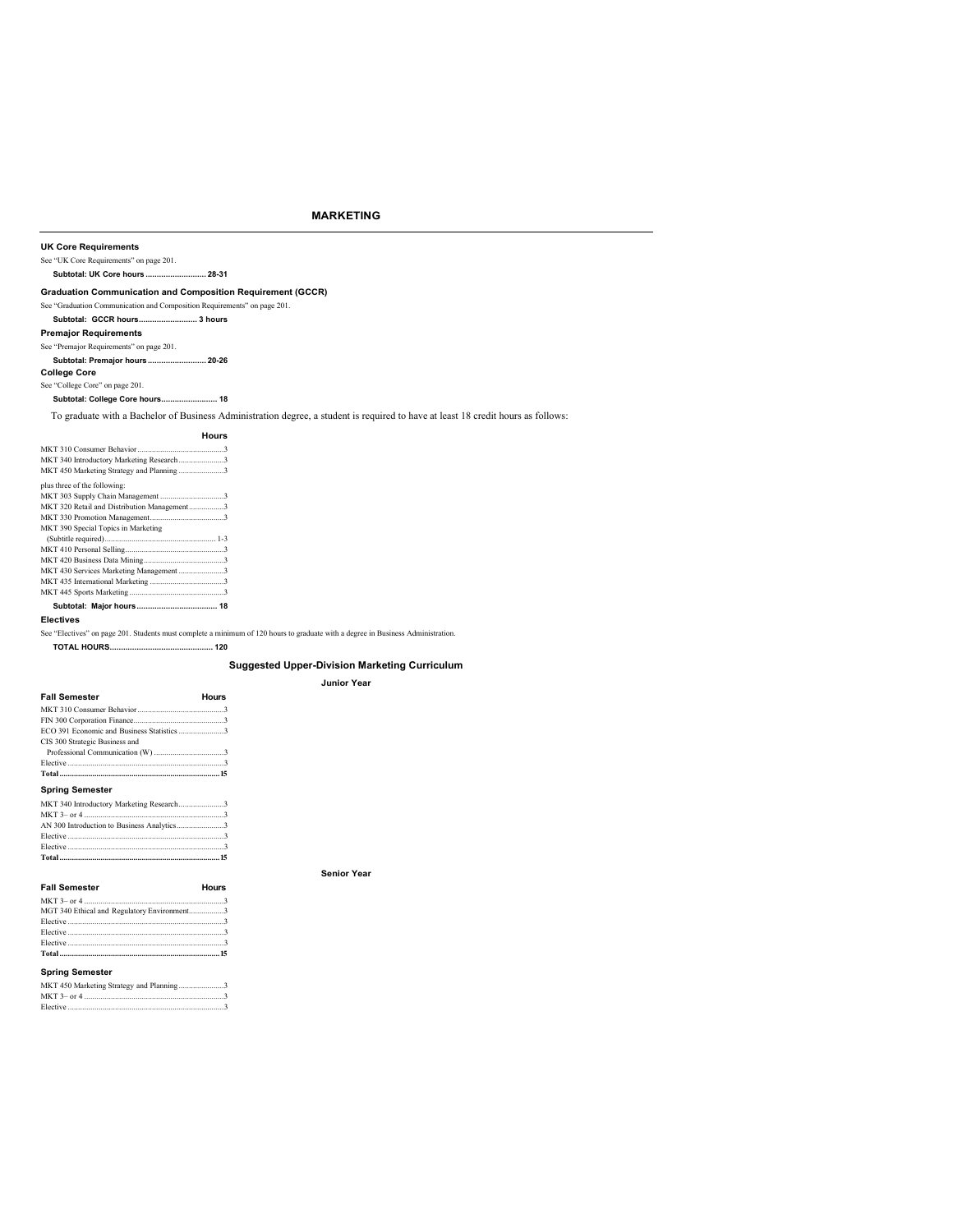### **B.B.A. with a major in FINANCE**

### **UK Core Requirements**

See "UK Core Requirements" on page 201.

**Subtotal: UK Core hours........................... 28-31**

### **Graduation Communication and Composition Requirement (GCCR)**

- See "Graduation Communication and Composition Requirements" on page 201.
- **Subtotal: GCCR hours.......................... 3 hours**

### **Premajor Requirements**

See "Premajor Requirements" on page 201. **Subtotal: Premajor hours......................... 20-26 College Core**

### See "College Core" on page 201.

**Subtotal: College Core hours ....................... 18**

### To graduate with a Bachelor of Business Administration degree, a student is required to have at least 21 credit hours as follows:

|                            | Hours |
|----------------------------|-------|
|                            |       |
|                            |       |
| FIN 405 Capital Investment |       |
|                            |       |
|                            |       |

plus at least three additional finance courses at the 400 or 500 level.

### **Subtotal: Major hours.................................... 21**

**Electives**

See "Electives" on page 201. Students must complete a minimum of 120 hours to graduate with a degree in Business Administration.

#### **TOTAL HOURS.............................................. 120**

**Suggested Upper-Division Finance Curriculum Junior Year**

**Senior Year**

#### **Fall Semester Hours**

| CIS 300 Strategic Business and |  |
|--------------------------------|--|
|                                |  |
|                                |  |
|                                |  |
| <b>Spring Semester</b>         |  |

| FIN 405 Capital Investment and Financing Decisions3 |  |
|-----------------------------------------------------|--|
|                                                     |  |

### **Fall Semester Hours** FIN 4................................................................................3 FIN 4................................................................................3 MGT 340 Ethical and Regulatory Environment.................3 Elective ............................................................................3

| <b>Coring Compator</b> |  |
|------------------------|--|
|                        |  |
|                        |  |
|                        |  |

### **Spring Semester**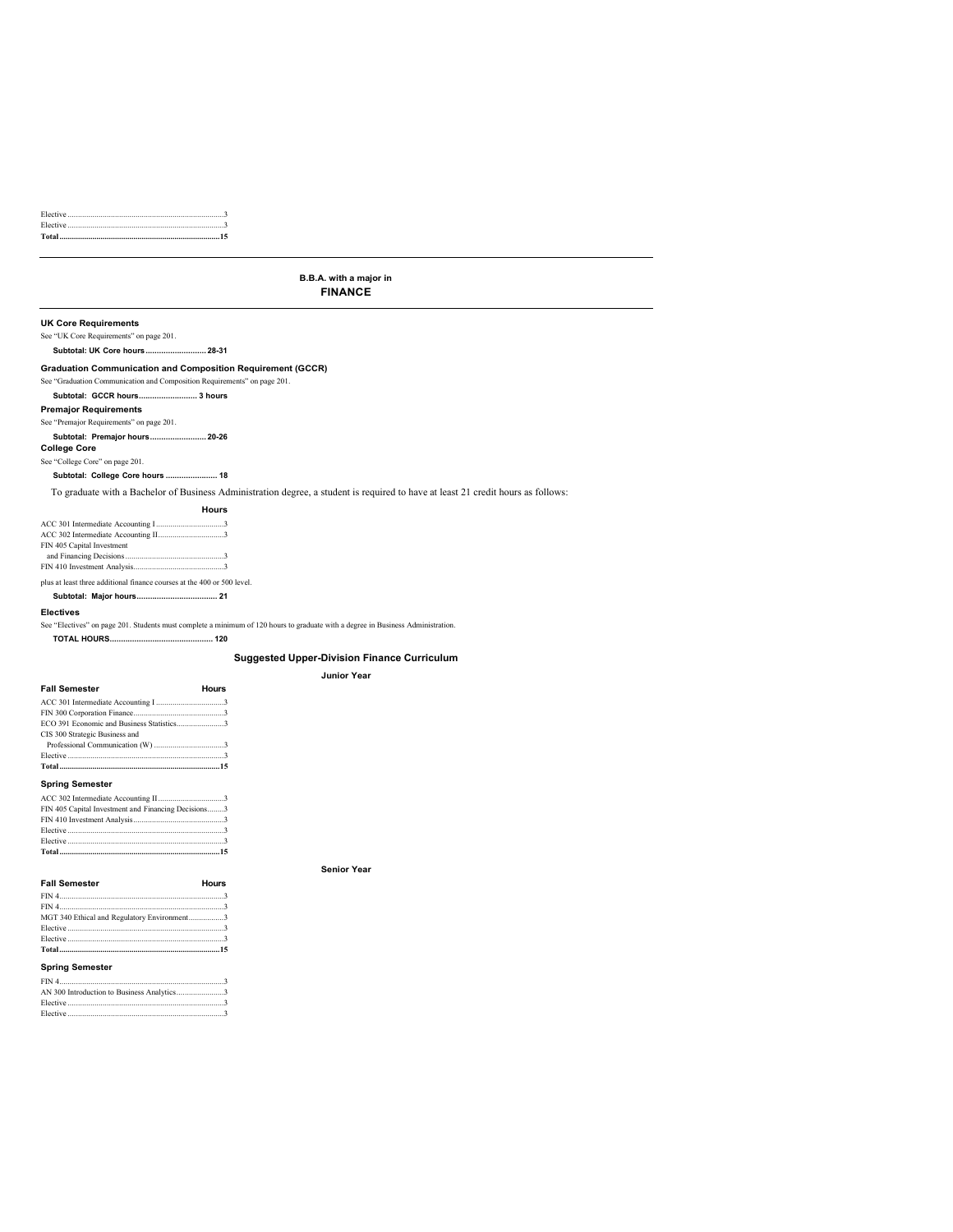Elective ............................................................................3 **Total..............................................................................15**

### **B.S.B.A. with a major in GENERAL BUSINESS**

The B.S.B.A. with a major in General Business is an online program.

### **UK Core Requirements**

See "UK Core Requirements" on page 201.

**Subtotal: UK Core hours........................... 28-31**

### **Graduation Communication and Composition Requirement (GCCR)**

See "Graduation Communication and Composition Requirements" on page 201.

### **Subtotal: GCCR hours.......................... 3 hours**

### **Premajor Requirements**

See "Premajor Requirements" on page 201. NOTE: B&E 105 is not a premajor requirement for the B.S.B.A. with a major in General Business.<br>Subtotal: Premajor hours ................................. 19-25

**NOTE:** Students pursing this major must complete the designated online sections of the following required courses.

### **College Core**

See "College Core" on page 201. **Subtotal: College Core hours ....................... 18**

To graduate with a B.S.B.A. with a major in General Business, a student is required to have at least 15 credit hours as follows:

### **Major Requirements**

| ACC 360 Accounting and Tax for Small Business 3 |
|-------------------------------------------------|
|                                                 |
|                                                 |
| MGT 410 Analysis of Organizational Behavior3    |
| MKT 315 Digital Marketing Strategy Creation3    |
|                                                 |

### **Electives**

See "Electives" on page 201. Students must complete at least 120 hours to graduate with a degree in General Business.

**TOTAL HOURS.............................................. 120**

### **Suggested Upper-Division General Business Curriculum**

**Senior Year**

### **Junior Year**

| <b>Fall Semester</b>                       | Hours |
|--------------------------------------------|-------|
| AN 300 Introduction to Business Analytics3 |       |
|                                            |       |
|                                            |       |
| CIS 300 Strategic Business and             |       |
|                                            |       |
| Flective 3                                 |       |
|                                            |       |
|                                            |       |

### **Spring Semester**

| ECO 391 Economic and Business Statistics3   |  |
|---------------------------------------------|--|
| MGT 340 Ethical and Regulatory Environment3 |  |
|                                             |  |

### **Fall Semester Hours**

| MKT 315 Digital Marketing Strategy Creation3 |  |
|----------------------------------------------|--|
| Elective 3                                   |  |
|                                              |  |
|                                              |  |
|                                              |  |

### **Spring Semester**

ACC 360 Accounting and Tax for Small Business ............3 MGT 410 Analysis of Organizational Behavior.................3 Elective .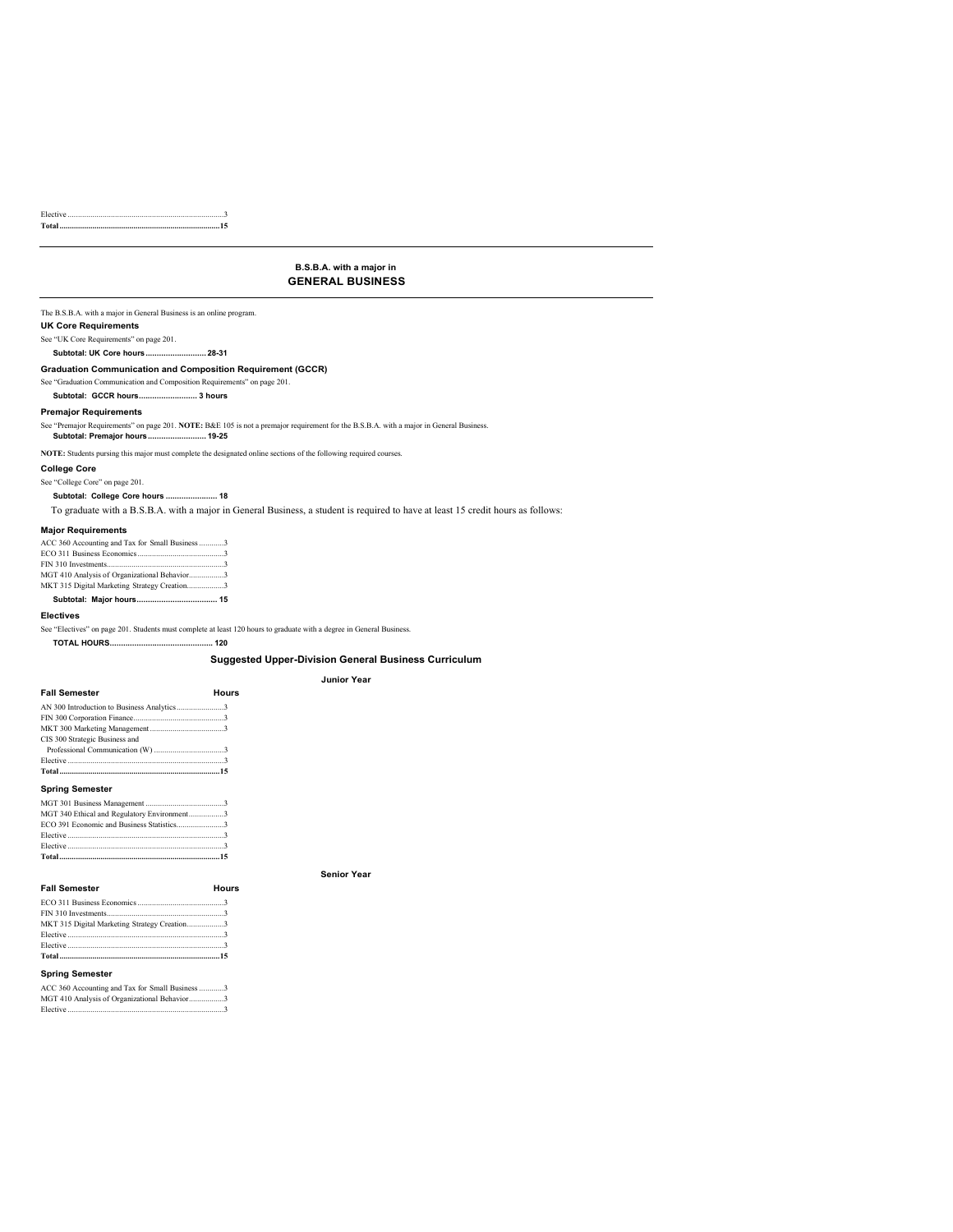### **B.S.B.E. with a major in ECONOMICS**

**Senior Year**

### **UK Core Requirements** See "UK Core Requirements" on page 201. **Subtotal: UK Core hours........................... 28-31 Graduation Communication and Composition Requirement (GCCR)** See "Graduation Communication and Composition Requirements" on page 201. **Subtotal: GCCR hours.......................... 3 hours Premajor Requirements** See "Premajor Requirements" on page 201. **Subtotal: Premajor hours......................... 20-26 College Core** See "College Core" on page 201. **Subtotal: College Core hours ....................... 18** To graduate with a Bachelor of Science in Business and Economics, a student is required to have 21 credit hours as follows: **Hours** ECO 401 Intermediate Microeconomic Theory .................3 ECO 402 Intermediate Macroeconomic Theory...................3 ECO 499 Seminar in Economics (Subtitle required)..........3 \*ECO electives...............................................................12 **Subtotal: Major hours.................................... 21** *\*At least 6 hours of ECO electives must be at the 400 level.* **Electives** See "Electives" on page 201. Students must complete a minimum of 120 hours to graduate with a B.S.B.E. degree. **TOTAL HOURS.............................................. 120 Suggested Upper-Division Economics Curriculum Junior Year Fall Semester Hours**

| ECO 401 Intermediate Microeconomic Theory3 |  |
|--------------------------------------------|--|
|                                            |  |
| ECO 391 Economic and Business Statistics3  |  |
| CIS 300 Strategic Business and             |  |
|                                            |  |
|                                            |  |
|                                            |  |
| <b>Spring Semester</b>                     |  |
|                                            |  |

| ECO 402 Intermediate Macroeconomic Theory3                                                                     |  |
|----------------------------------------------------------------------------------------------------------------|--|
|                                                                                                                |  |
|                                                                                                                |  |
|                                                                                                                |  |
| Elective 2008 and 2008 and 2008 and 2008 and 2008 and 2008 and 2008 and 2008 and 2008 and 2008 and 2008 and 20 |  |
|                                                                                                                |  |

| <b>Fall Semester</b>                        | Hours |
|---------------------------------------------|-------|
|                                             |       |
|                                             |       |
| MGT 340 Ethical and Regulatory Environment3 |       |
|                                             |       |
|                                             |       |
|                                             |       |

### **Spring Semester**

| ECO 499 Seminar in Economics (Subtitle required)3 |  |
|---------------------------------------------------|--|
|                                                   |  |
|                                                   |  |
|                                                   |  |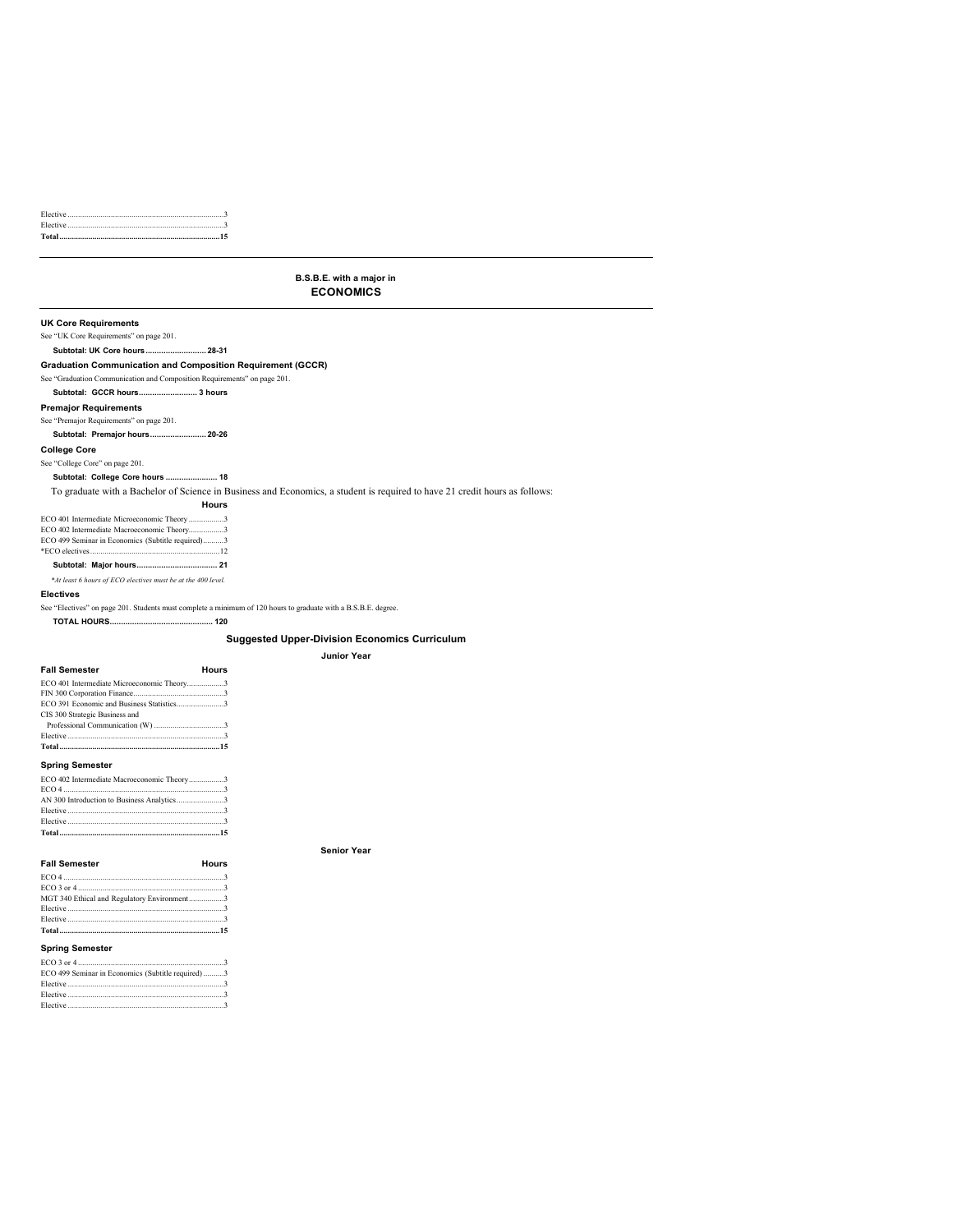**Total..............................................................................15**

### **MINORS**

**NOTE:** In addition to completing the minor requirements, students must complete at least six hours in each minor with courses that are not counted for any other academic program in the College.

### **Minor Residency Requirement**

At least half of all upper division classes used to complete each minor must be earned from the Gatton College.

### **Minor in Economics**

**Hours** ECO 201 Principles of Economics I ..................................3 ECO 202 Principles of Economics II.................................3 ECO 401 Intermediate Microeconomic Theory......... Three additional economics courses at the 300-level or above................................................9

Students must take at least 6 hours of upper-division classes from the Gatton College (50 percent of the upper-division requirement for a minor).

### **Minor in Business**

**NOTE:** This minor is not available to students pursuing a major in the Gatton College of Business and Economics. **Students should note that some courses in the minor have CS 101 or B&E 105 as a prerequisite. Further, MA 113 (or MA 123) is a prerequisite for STA 296, a preminor requirement. STA 296 is a prerequisite for FIN 300, a minor requirement. Students who choose AN 300 must complete all the business premajor requirements**.

Students wishing to complete a minor in Business must complete the following:

### **Preminor Requirements Hours**

ACC 201 Financial Accounting I......................................3 ACC202ManagerialUsesof AccountingInformation..................................................3 ECO 201 Principles of Economics I..................................3 ECO 202 Principles of Economics II.................................3 STA 296 Statistical Methods and Motivations......... Students must complete the preminor requirements prior to taking any course in the minor requirements. **Minor Requirements Hours** AN 320 Business Computing Systems or<br>
AN 300 Introduction to Business Analytics.......................3 FIN 300 Corporation Finance............................................3 MGT 301 Business Management ......................................3 MKT 300 Marketing Management....................................3 Students must take at least 6 hours of upper-division classes from the Gatton College (50 percent of the upper-division requirement for a minor).

### **Minor in Business Analytics**

To be admitted to the minor in Business Analytics, students must complete the college premajor requirements and be admitted to Upper Division in Business & Economics or have the consent of the Department of Finance and Quantitative Methods. Students must complete course prerequisites to enroll in required courses.

To earn the minor in Business Analytics, complete 18 hours of course work as follows:

#### **Required Courses**

| AN 306 Business Intelligence        |  |
|-------------------------------------|--|
|                                     |  |
|                                     |  |
|                                     |  |
| AN 450G Business Analytics Strategy |  |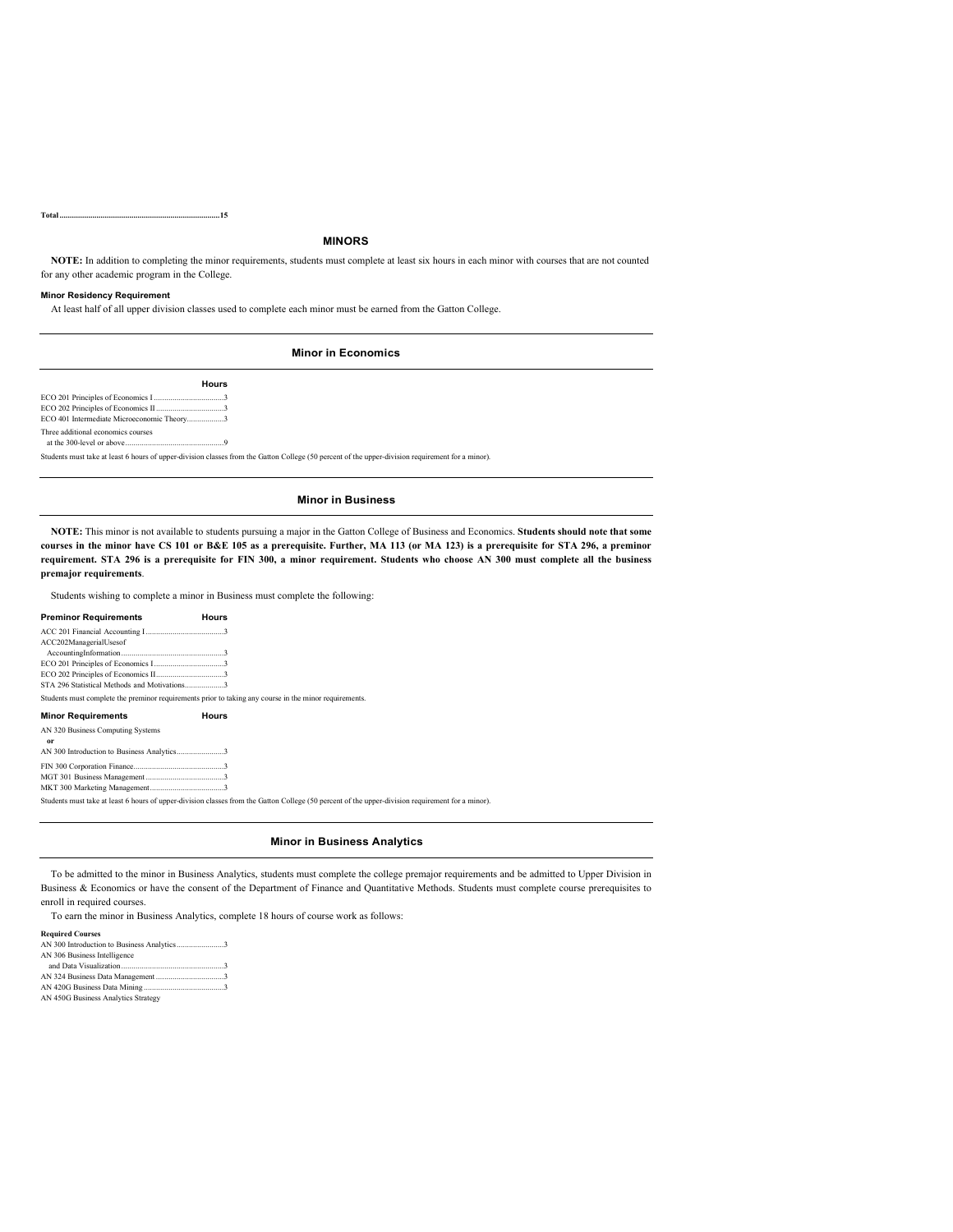| plus one course from the following:             |
|-------------------------------------------------|
| ACC 555 Forensic Accounting                     |
|                                                 |
| *ACC 590 Special Topics in Accounting           |
|                                                 |
|                                                 |
| ECO 463 Analysis of Business Conditions 3       |
|                                                 |
|                                                 |
| *MGT 390 Special Topics in Management           |
|                                                 |
| †MGT 780 Advanced Social Network Analysis 3     |
| MKT 325 Digital Marketing Strategy Evaluation 3 |
|                                                 |

*\*Use of a specific subtitle must be approved by the director of the minor.*

†*For Undergraduate Seniors with permission of instructor.*

Students must take at least 9 hours of upper-division classes from the Gatton College (50 percent of the upper-division requirement for a minor).

### **Minor in International Business**

To earn the minor in International Business, complete the following:

### **Prerequisite**

| Complete the College premajor with a grade-point standing meeting the Annual Admission GPA, plus                                                                                                                                                                                                                 |
|------------------------------------------------------------------------------------------------------------------------------------------------------------------------------------------------------------------------------------------------------------------------------------------------------------------|
|                                                                                                                                                                                                                                                                                                                  |
| <b>Course Component</b>                                                                                                                                                                                                                                                                                          |
| Complete 15 hours of course work, including:                                                                                                                                                                                                                                                                     |
| MGT 309 Introduction to International Business3                                                                                                                                                                                                                                                                  |
| ECO 370 The Global Economy                                                                                                                                                                                                                                                                                       |
| or                                                                                                                                                                                                                                                                                                               |
|                                                                                                                                                                                                                                                                                                                  |
|                                                                                                                                                                                                                                                                                                                  |
| *ECO 401 is a prerequisite for AEC/ECO 471.                                                                                                                                                                                                                                                                      |
| plus two of the following: 1) FIN 423 International Finance**; 2) a UK Core Global Citizenship course at the 200 level and above that is not used to satisfy UK Core requirements; 3) at least 3<br>credit hours earned through an education abroad experience; or 4) 6 hours of college-level foreign language. |
| and the second and the second and the second the second three controls of the second three seconds are the second to the second three seconds are the second to the second three seconds of the second seconds and the second                                                                                    |

must take at least 9 hours of upper-division classes from the Gatton College (50 percent of the upper-division requirement for a minor).

*\*\*FIN 405 is a prerequisite for FIN 423.*

### **Undergraduate Certificate in Financial Planning**

The online Undergraduate Certificate in Financial Planning, offered by the Von Allmen School of Accountancy and the Department of Finance and Quantitative Methods, is a first step in preparation for a career as a financial planning professional. The certificate is open to students of any major and non-degree seeking students, including current CPAs or other working professionals, in an online format to allow work and lifestyle flexibility. The course work will provide students a broad range of knowledge in personal financial planning, including insurance and income tax planning, retirement and estate planning, and investment strategies.

### **Academic Curriculum**

The Certificate in Financial Planning requires 18 credit hours as follows. Students must earn a C or better in each required certificate course to receive the certificate.

**Undergraduate Certificate in General Business**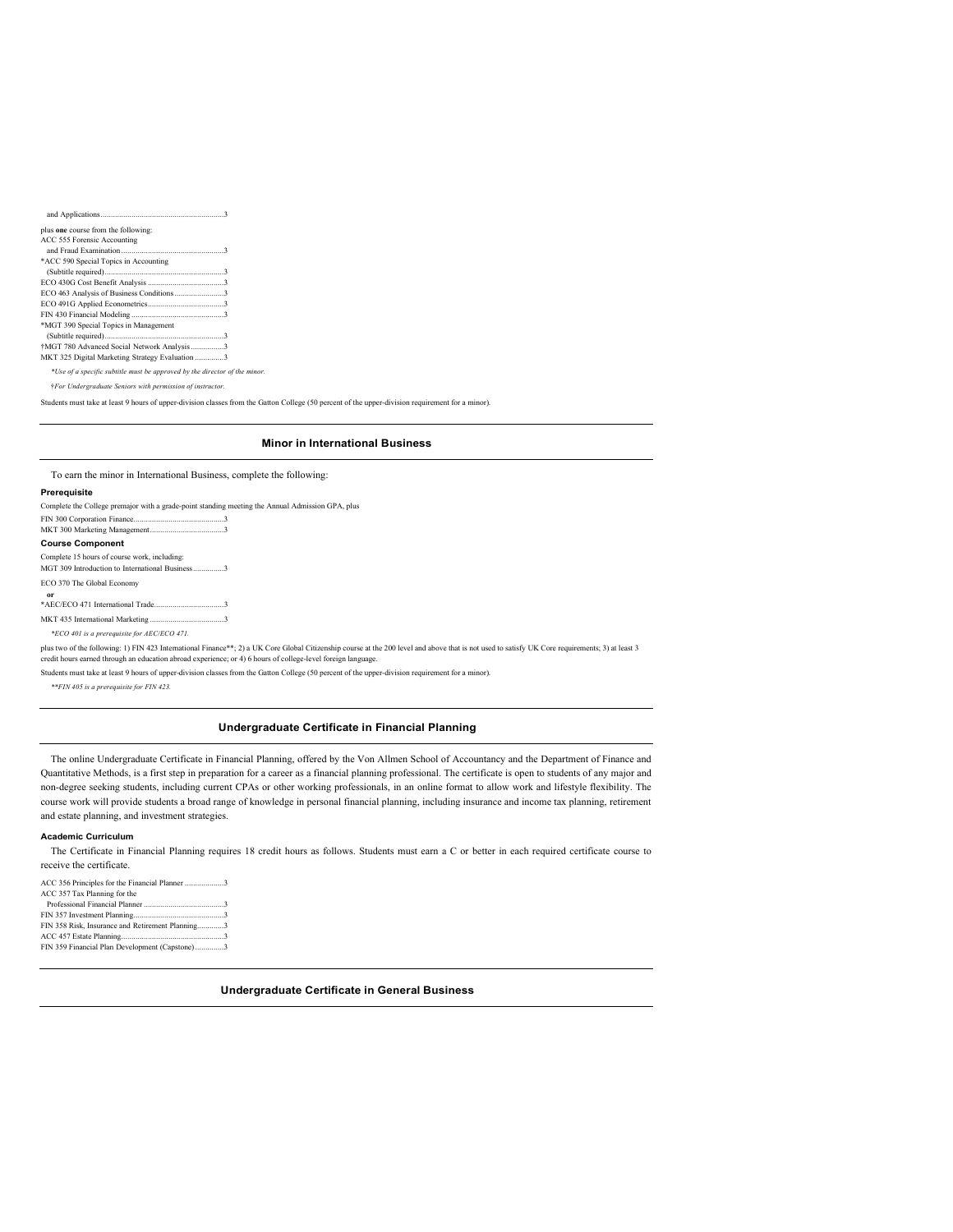**NOTE:** This certificate is not available to students pursuing a major in the Gatton College of Business and Economics. **Students pursuing this certificate must complete the designated online sections of the required courses.**

The online Undergraduate Certificate in General Business is designed to provide students with a foundation in the major disciplines of business through an introduction to the essential aspects of business administration, accounting, economics, management, marketing, and finance. The course work will provide students with a skill set that is complementary to any discipline, allowing them to make sound personal financial decisions as well as better understand the operations of the organizations in which they will eventually work. The certificate is open to non-Gatton students of any major and non-degree seeking students. The General Business Certificate is not available to students pursuing a major in the Gatton College of Business and Economics.

#### **Academic Curriculum**

The online Certificate in General Business requires 15 credit hours as follows. Students must earn a C or better in each required certificate course to receive the certificate.

| FIN 250 Personal Investing and Financial Planning3 |  |
|----------------------------------------------------|--|
|                                                    |  |
|                                                    |  |

### **Undergraduate Certificate in Global Scholars**

The Global Scholars Program is a four-year honors program for high-achieving, highly-motivated business students who have a passion for leadership and international business. Every Global Scholar will study abroad for at least one semester and complete a Minor in International Business.

The Program's mission is to develop perceptive business professionals well-equipped to confront challenges of a global environment through specialized curriculum and co-curricular activities designed to enhance any Gatton major. Through successful completion of the Program, students should accomplish the following goals:

- Develop an appreciation of a global business perspective
- Develop the ability to communicate and work effectively in diverse teams
- Gain knowledge and exposure to international business practices and environments
- Galvanize leadership and professional skills through scholastic rigor and community engagement

In pursuit of these goals, the Global Scholars Program values:

- Academic excellence
- Self-discovery and creativity
- Professionalism
- Teamwork
- Diversity of opinion, ethnicity, culture, and experience

For more information about the Global Scholars program, visit:

**<http://gatton.uky.edu/globalscholars>**.

#### **Academic Curriculum**

Global Scholars cohorted classes are required. Global Scholars students should schedule other course work and extracurricular activities around these required classes.

|                                                 |       | Freshman Year  |
|-------------------------------------------------|-------|----------------|
| <b>Fall Semester</b>                            | Hours |                |
|                                                 |       |                |
| B&E 120 Leadership in the Global Marketplace3   |       |                |
| <b>Spring Semester</b>                          |       |                |
|                                                 |       |                |
|                                                 |       |                |
|                                                 |       |                |
|                                                 |       | Sophomore Year |
| <b>Fall Semester</b>                            | Hours |                |
| ACC 202 Managerial Uses                         |       |                |
|                                                 |       |                |
|                                                 |       |                |
| B&E 240 Inter-Cultural Business Communication 3 |       |                |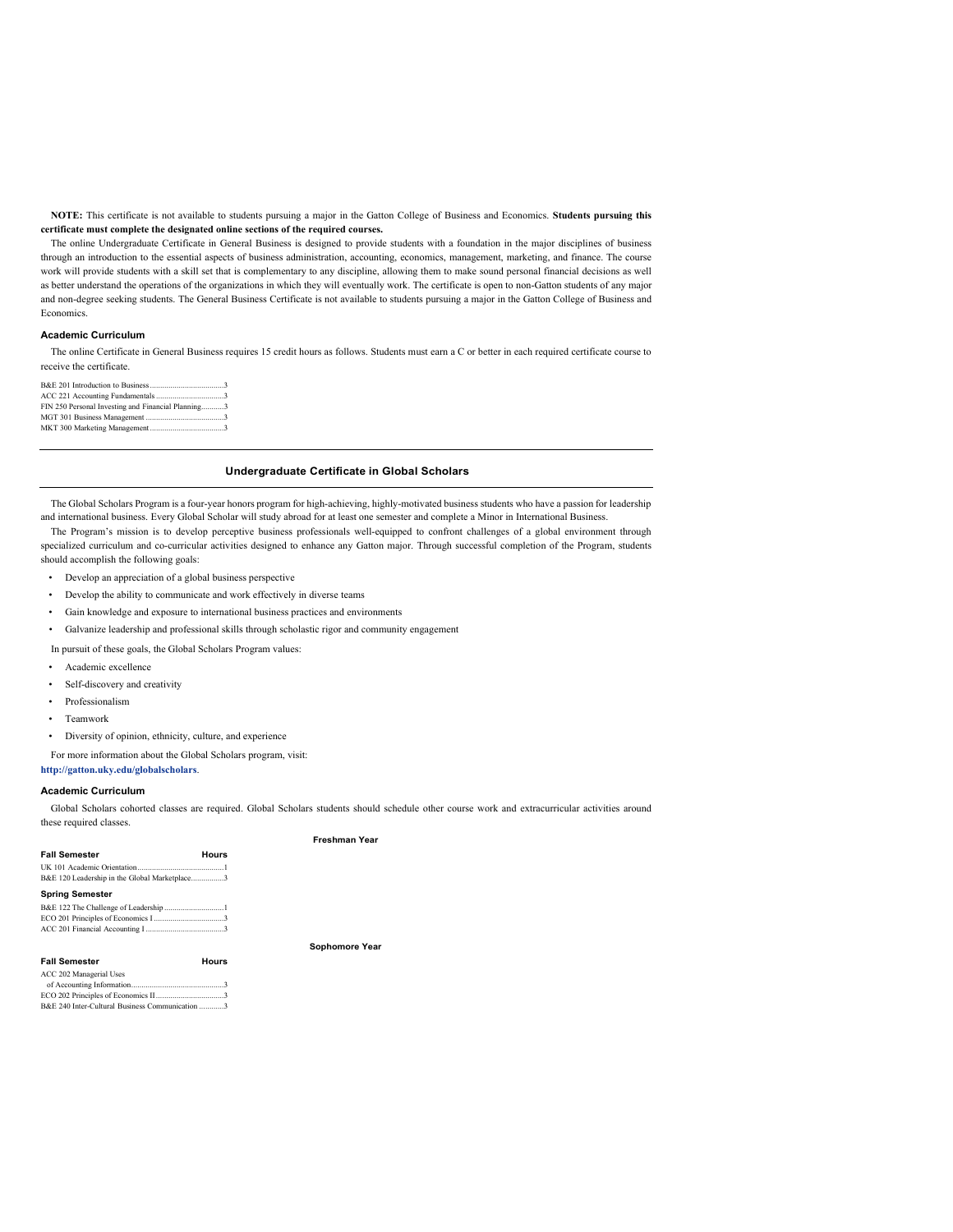| <b>Spring Semester</b>                                                                                                  |                                                                                                                 |  |
|-------------------------------------------------------------------------------------------------------------------------|-----------------------------------------------------------------------------------------------------------------|--|
| B&E 327 Larger World Issues in Business3                                                                                |                                                                                                                 |  |
| <b>Education Abroad Semester</b>                                                                                        |                                                                                                                 |  |
|                                                                                                                         |                                                                                                                 |  |
|                                                                                                                         | <b>Junior Year</b>                                                                                              |  |
| Most Global Scholars study abroad during the junior year:                                                               |                                                                                                                 |  |
| Business or Economics class taken abroad                                                                                |                                                                                                                 |  |
|                                                                                                                         |                                                                                                                 |  |
|                                                                                                                         | <b>Senior Year</b>                                                                                              |  |
| <b>Spring Semester</b>                                                                                                  | Hours                                                                                                           |  |
|                                                                                                                         |                                                                                                                 |  |
|                                                                                                                         |                                                                                                                 |  |
|                                                                                                                         | †*The accounting and economics classes are not counted in the total because they are College-wide requirements. |  |
|                                                                                                                         |                                                                                                                 |  |
| Additional hours are required for the International Business Minor:<br>MGT 309 Introduction to International Business 3 |                                                                                                                 |  |
| ECO 471 International Trade                                                                                             |                                                                                                                 |  |
| 0r                                                                                                                      |                                                                                                                 |  |
|                                                                                                                         |                                                                                                                 |  |
|                                                                                                                         |                                                                                                                 |  |

**Business Minor hours .................................... 12 Academic Standards**

Global Scholars students are held to higher standards. Students earning a 3.4 UK cumulative grade-point average (GPA) are in good academic standing within the Global Scholars Program. Students earning less than the expected 3.4 cumulative GPA are still in good academic standing if they meet the minimum standards outlined below:

### **GPA Requirements**

**Total additional International**

- End of First Year: 3.0 cumulative UK GPA
- End of Second Year: 3.2 cumulative UK GPA
- End of Third Year through Graduation: 3.4 cumulative UK GPA

Students who earn less than a 3.0 term GPA during their first semester will automatically be placed on probation. Sophomores and Juniors can also be placed on probation if their term and/or cumulative GPA is below the minimum standard and are not demonstrating progress towards the 3.4 cumulative UK GPA.

Global Scholar students must also meet the general academic standards of Gatton College. All standards of the University of Kentucky, such as academic honesty and integrity, must also be upheld. Should a student fail to meet any of these standards, this may warrant immediate expulsion from the Global Scholars Program. In some cases, the student in question may be eligible for Global Scholars Program probation.

### **GRADUATE PROGRAMS**

The Gatton College of Business and Economics offers the following graduate degrees through the Graduate School at UK: (1) Master of Science in Accounting, (2) Master of Business Administration, (3) Ph. D. in Business Administration, (4) Master of Science in Economics, (5) Ph.D. in Economics, and (6) Master of Science in Finance. Additional information may be obtained from the Associate Dean for Faculty, Research, and Administration, Gatton College of Business and Economics, and from *The Graduate School Bulletin*.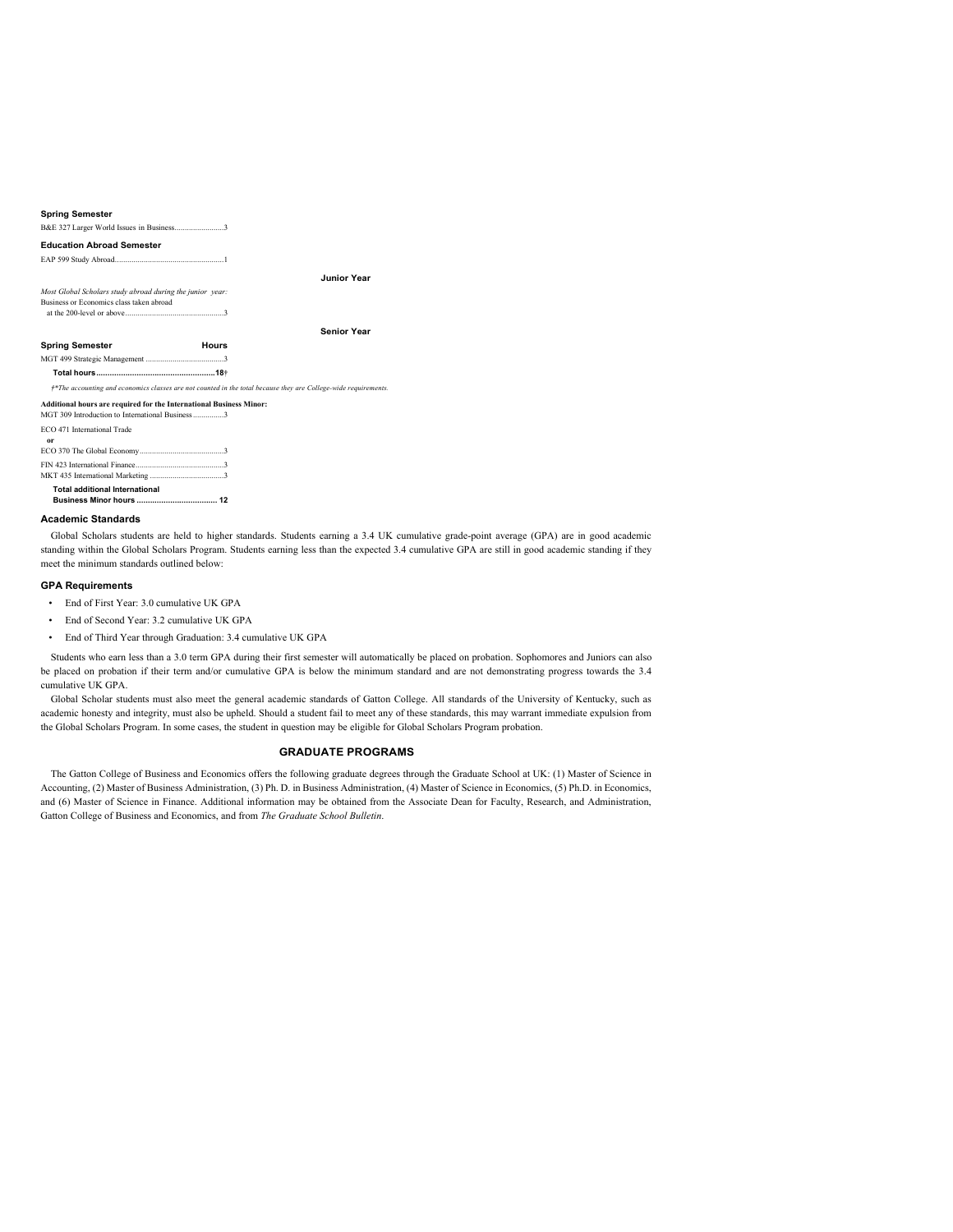### 4.2.2.9 Gatton College of Business and Economics

[US: 9/8/80; US: 4/13/87; US: 11/14/88; US:9/13/99]

### 4.2.2.9.1 Lower-division enrollment

Admission to the University is sufficient for lower-division admission to the Gatton College of Business and Economics for students with less than a junior standing. However, lower-division admission to the College or any admission to the University does not guarantee upper-division admission to one of the degree programs in the Gatton College of Business and Economics. In general, admission depends upon the qualifications and preparation of the applicants, as well as the availability of the resources for maintaining quality instruction.

### 4.2.2.9.1.1 Direct Admissions

Direct admission is available for incoming, first-time freshmen meeting the Gatton Direct Admit Program standards. The Gatton College of Business and Economics will annually review and publish the standards by April 1st for the freshmen cohort entering the fall of the following calendar year. Students in the Gatton Direct Admit Program who are in good academic standing with the University are not required to apply for upper-division admission but are required to complete the same degree requirements, including pre-major and college core coursework.

### 4.2.2.9.2 Upper-division enrollment

Upper-division admission into a degree program is necessary in order to be granted a baccalaureate degree from the Gatton College of Business and Economics.

### 4.2.2.9.2.1 Review of requirements

The Gatton College of Business and Economics will review the admission requirements annually and determine the cumulative grade-point average (Annual Admission GPA), if any, that would be acceptable below the 3.0 standard. The Annual Admission GPA (both overall and in the English/premajor component) will be no lower than 2.5 (see Appeal Process for special circumstances). This GPA will be made available in the Undergraduate Advising Office of the Gatton College of Business and Economics by October 15 of each year. This GPA will be effective the following May 1st. The GPA would be effective for any student applying for upper-division admission to the Gatton College of Business and Economics, regardless of the time of her/his enrollment in the University.

### 4.2.2.9.2.2 Applicants from within UK

Students who have attained a 3.0 or higher cumulative grade-point average overall and in the English/pre-major component required of all students in the Gatton College of Business and Economics and have completed 60 semester hours of college-level credit will be assured admission.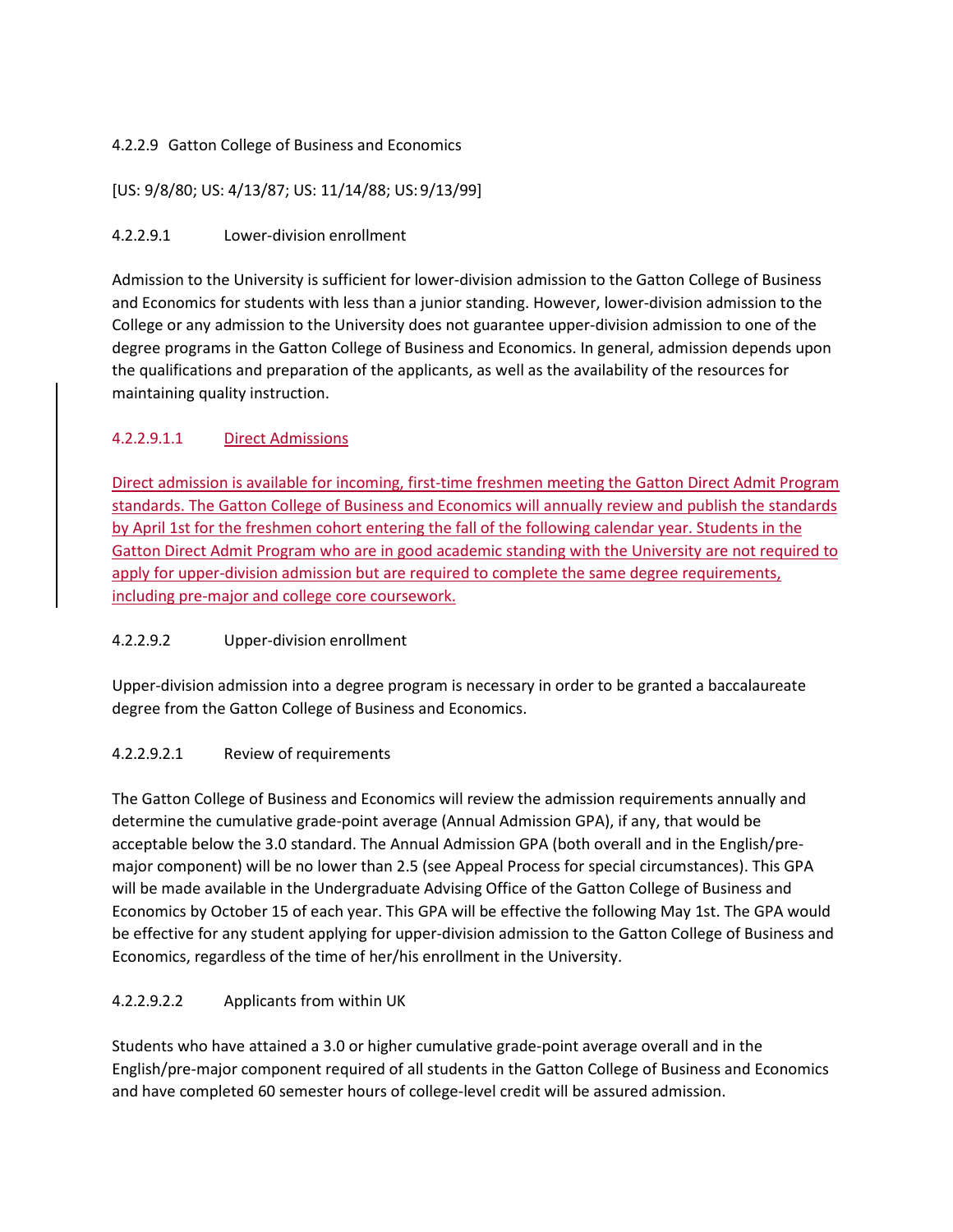To be considered for upper-division admission to any of the undergraduate degree programs offered by the Gatton College of Business and Economics, an applicant must fulfill the following requirements: [US 4/13/87; US 9/13/99]

1. Enrollment in the University of Kentucky. [US 4/13/87; 9/13/99; 5/6/2019]

2. A minimum cumulative grade-point average of 3.0 or the current Annual Admission GPA, whichever is lower; [US:4/13/87; 9/13/99; 5/6/2019]

3. Completion of the pre-major component required of all students within the Gatton College of Business and Economics with a minimum cumulative grade point average of 3.0 or the minimum current Annual Admission GPA, whichever is lower. [US 9/13/99; 5/6/2019]

4. Submission of an application. [US: 9/13/99; 5/6/2019]

Students enrolled in other UK colleges on campus should apply for admission prior to the priority registration period. (The appropriate deadlines are listed in the University calendar for approved times to change major.) [US 9/13/99]

Lower-division students enrolled in the Gatton College of Business and Economics should apply for upper-division admission to the college during the semester they are completing the English/pre-major coursework. The application for upper-division admission should be made before the priority registration period for the upcoming semester. [US 9/13/99]

Lower-division students in the College who are missing no more than two English/pre-major courses will be permitted to complete these courses simultaneously with enrollment in restricted coursework if they are otherwise eligible. Eligibility is determined by attainment of junior standing and the minimum cumulative and English/pre-major grade-point standings. This privilege will be granted for one semester only. [US 9/13/99]

Students not admitted to an upper-division program in the Gatton College of Business and Economics should be aware that others may be given preference for enrollment in the unrestricted upper-division courses offered by the Gatton College of Business and Economics. [US 9/13/99]

### 4.2.2.9.2.3 Applicants from outside UK

Applications from students outside the University of Kentucky seeking admission to the Gatton College of Business and Economics, whether for upper-division or lower-division status, must be received by the University Admissions Office by the approved deadlines

4.2.2.9.2.4 Applicants from non-English speaking countries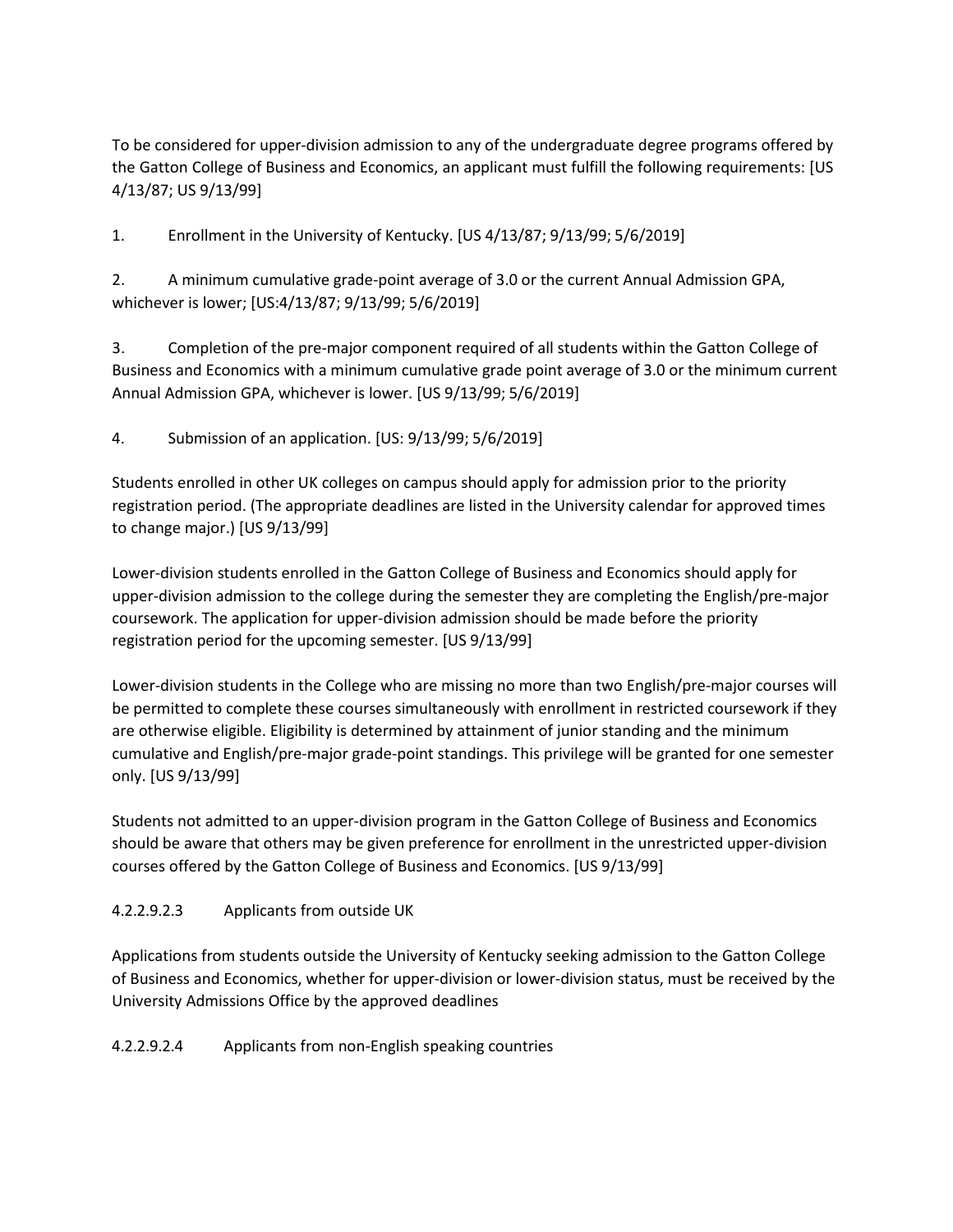For applicants from non-English speaking countries, see the information on "International Students" in the Undergraduate Admission section of the Undergraduate Bulletin. An applicant from a non-English speaking country is required to take the Test of English as a Foreign Language (TOEFL) and must have a minimum score of 550 in order to be considered for admission. (An equivalent score from another English proficiency test similar to TOEFL may be allowed upon request.) [US 9/13/99; 5/6/2019]

### 4.2.2.9.2.5 Appeal Process

Students with a GPA below the Annual Admission GPA may appeal for admission into the Gatton College of Business and Economics. If the Appeals Committee feels that there is persuasive evidence that personal, academic or professional circumstances have affected a student's grade and if the Appeals Committee feels that the student shows promise for successful completion of a degree in the Gatton College of Business and Economics, acceptance may be granted. Materials, deadlines, and information necessary for the appeals process are available in the Undergraduate Resource Center of the Gatton College of Business & Economics Building. The deadline for the submission of the appeals is generally 45 days prior to the beginning of the semester; however, appeals materials are not accepted for the 4-week intersession. [US 9/13/99; 5/6/2019]

4.2.2.9.3 Five-Year Program in Accountancy

[US: 4/13/87]

Applications for admission into the Five-Year Program in Accountancy must be made during the first four weeks of the semester following the completion of 72 credit hours.

The applicant shall have: (a) completed the university studies component of the curriculum plus ACC 301 and ACC 324 and (b) earned a GPA of 3.00 overall and 3.25 in Accounting.

An appeals mechanism will be established for those students who do not meet the above criteria but wish to be considered for admission as exceptions to the criteria. A written appeal must be received by an appeals body one month prior to the beginning of the semester for which the student is seeking admission.

4.2.2.9.4 Enrollment in courses numbered 300 or above

Enrollment in restricted Business and Economics courses numbered 300 or above will be limited to:

1. Upper-division Business and Economics students; [US 9/13/99]

2. Lower-division Business and Economics students who are missing no more than two pre-major courses and are otherwise eligible for upper-division status. (This privilege will be granted for one semester only.) [US 9/13/99]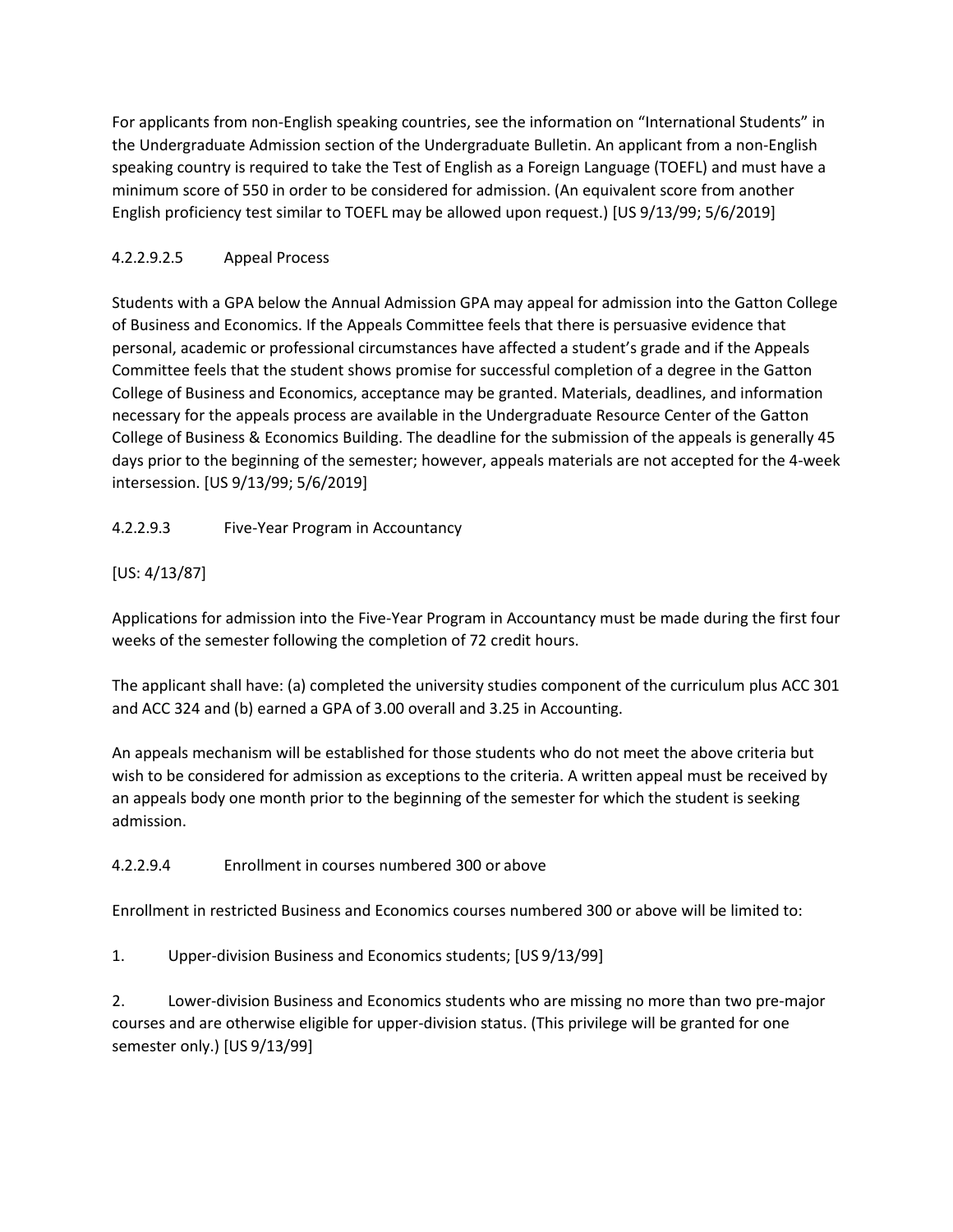3. Non-Business and Economics students who are registered for specific programs requiring Business and Economics courses; [US 9/13/99]

4. Other students or categories of students with specific permission of the department offering the course. [US: 4/13/87; US 9/13/99]

In the event of capacity limitations, enrollment preference would be made in the above order. [US 9/13/99]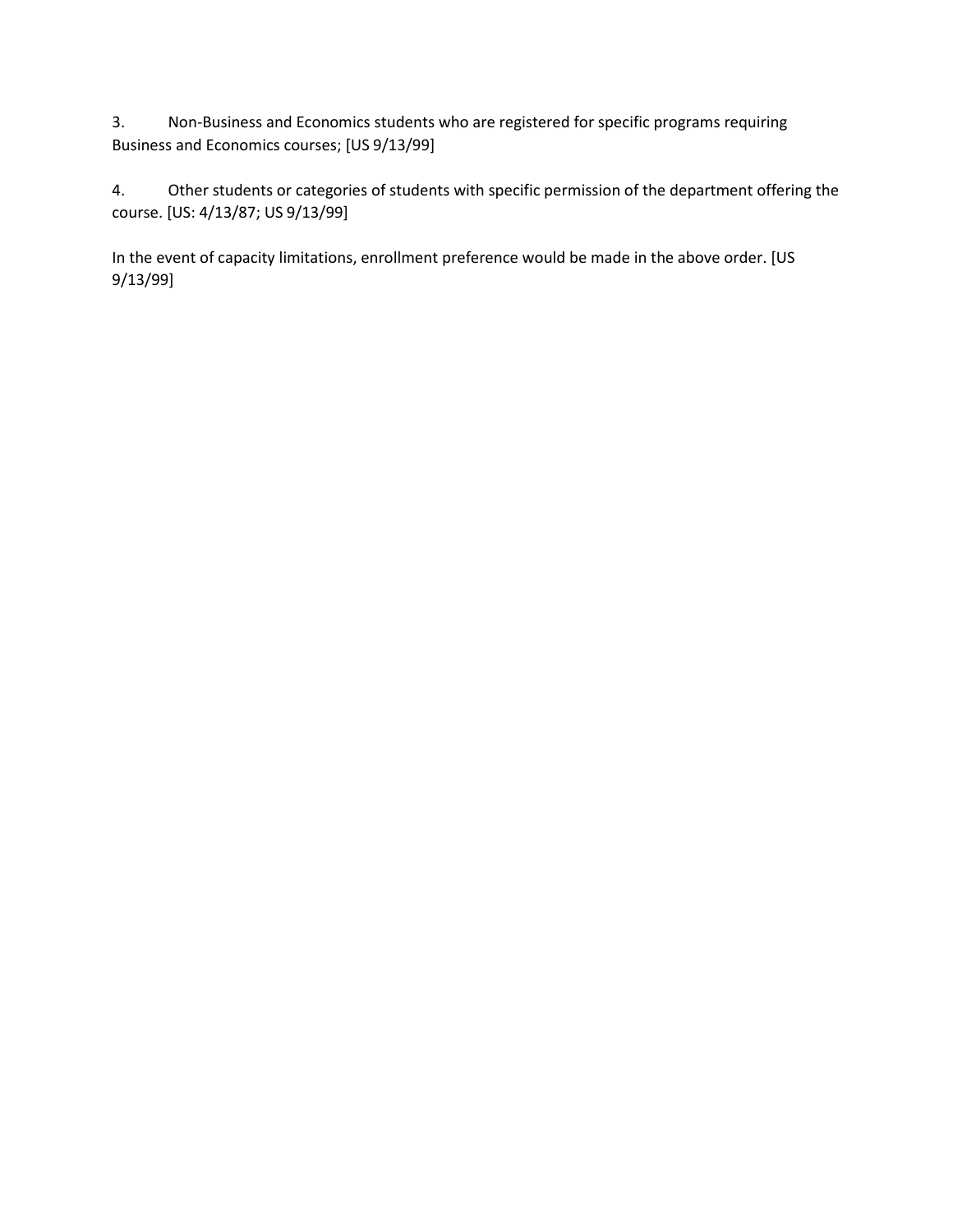

Gatton College of Business and Economics Undergraduate Resource Center

### **MEMORANDUM**

FROM: Jennifer Siebenthaler, Associate Dean for Undergraduate Affairs Gurliebenthaler SUBJECT: Upper-division admission modification DATE: January 13<sup>th</sup>, 2020

In alignment with the Gatton College of Business and Economic operating rules and procedures, details of the proposed direct admissions policy were circulated to all faculty via email and academic unit meetings prior to the December 2, 2019 College faculty meeting.

The faculty voted to approve the proposal with only eight members voting against.

## see blue. 144 Gatton College of Business and Economics Building | Lexington, KY 40506 | P: 859-257-4627 | [gatton.uky.edu](http://gatton.uky.edu/)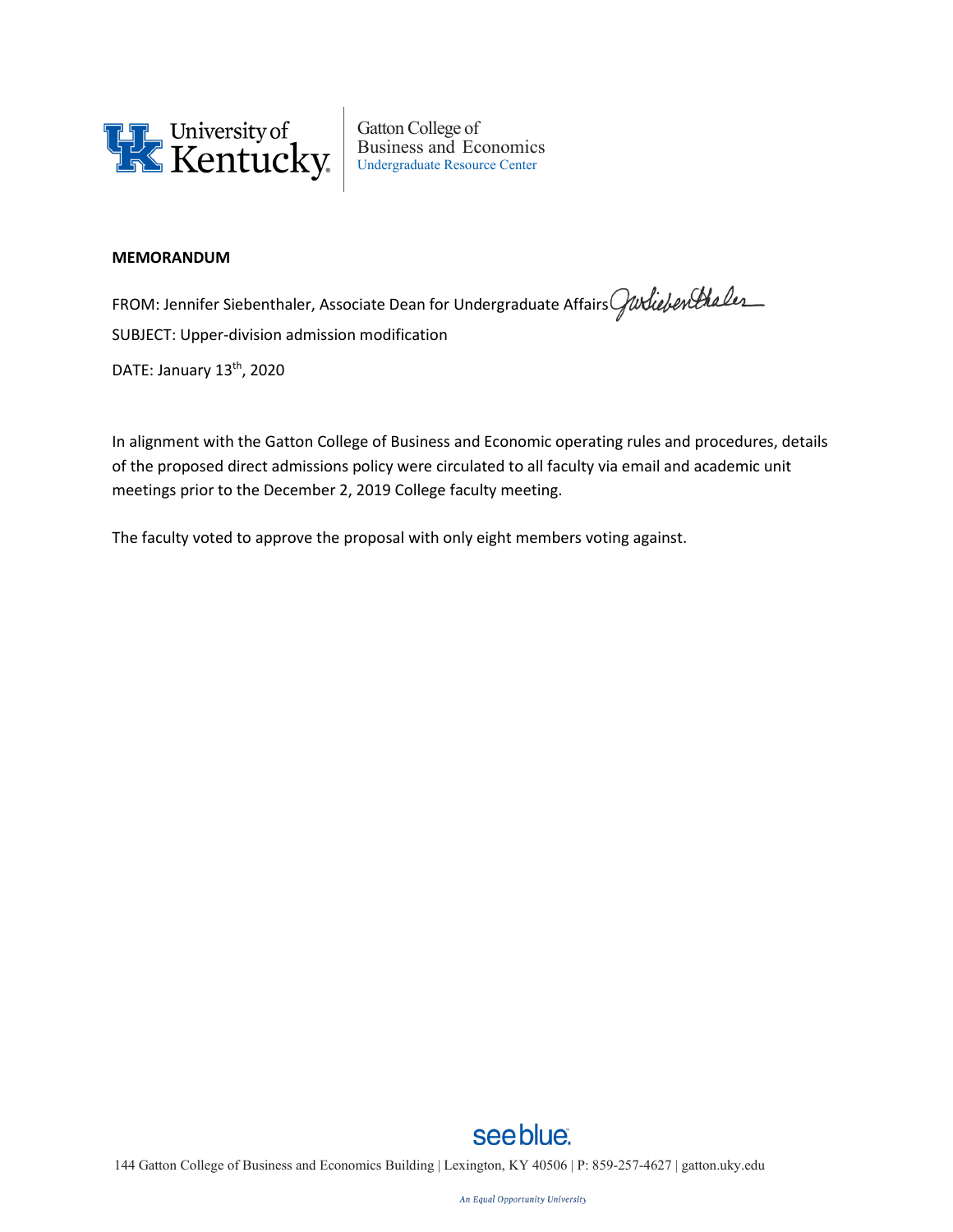

Gatton College of Business and Economics Von Allmen School of Accountancy

### MEMORANDUM

TO: Jennifer Siebenthaler, Associate Dean for Undergraduate Affairs

FROM: Urton Anderson, Director Von Allmen School of Accountancy

SUBJECT: Direct Admission for First-Time Freshmen

The details of the proposed direct admission of first-time freshmen were circulated to all faculty for discussion prior to the December 2, 2019 College faculty meeting. The College faculty voted in support of the proposed policy as of December 12<sup>th</sup>, 2019. The faculty of the Von Allmen School of Accountancy is aware of the proposed policy and were included in the opportunity to vote.

Urton Anderson EY Professor of Accounting and Director, Von Allmen School of Accountancy

# see blue.

434 Gatton College of Business and Economics Building | Lexington, KY 40506 | P: 859-257-1876 [| gatton.uky.edu](http://gatton.uky.edu/)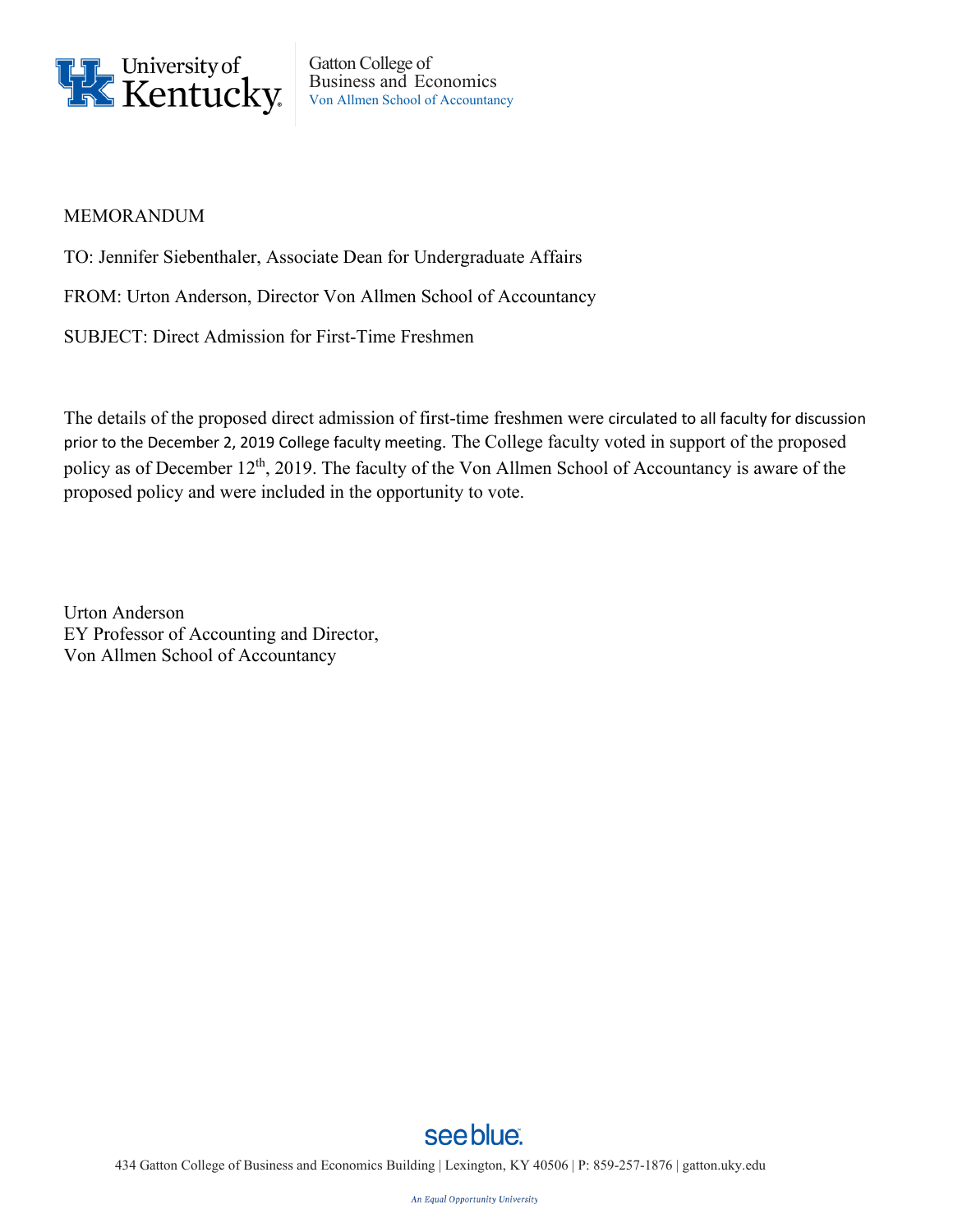

Gatton College of Business and Economics Department of Management

### MEMORANDUM

TO: Jennifer Siebenthaler, Associate Dean for Undergraduate Affairs FROM: Steve Borgatti, Chair Department of Manageent DATE: 13 January, 2020 SUBJECT: Direct Admission for First-Time Freshmen

The details of the proposed direct admission of first-time freshmen were circulated to all faculty for discussion prior to the December 2, 2019 College faculty meeting. The College faculty voted in support of the proposed policy as of December 12th, 2019. The Department of Management are aware of the proposed policy and were included in the opportunity to vote.

Sincerely,

Str ByH:

Stephen P. Borgatti, Chellgren Endowed Chair Chair, Department of Management LINKS Center for Social Network Analysis Gatton College of Business and Economics University of Kentucky



334 Gatton College of Business and Economics Building | Lexington, KY 40506 | P: 859-257-9160 | [gatton.uky.edu](http://gatton.uky.edu/)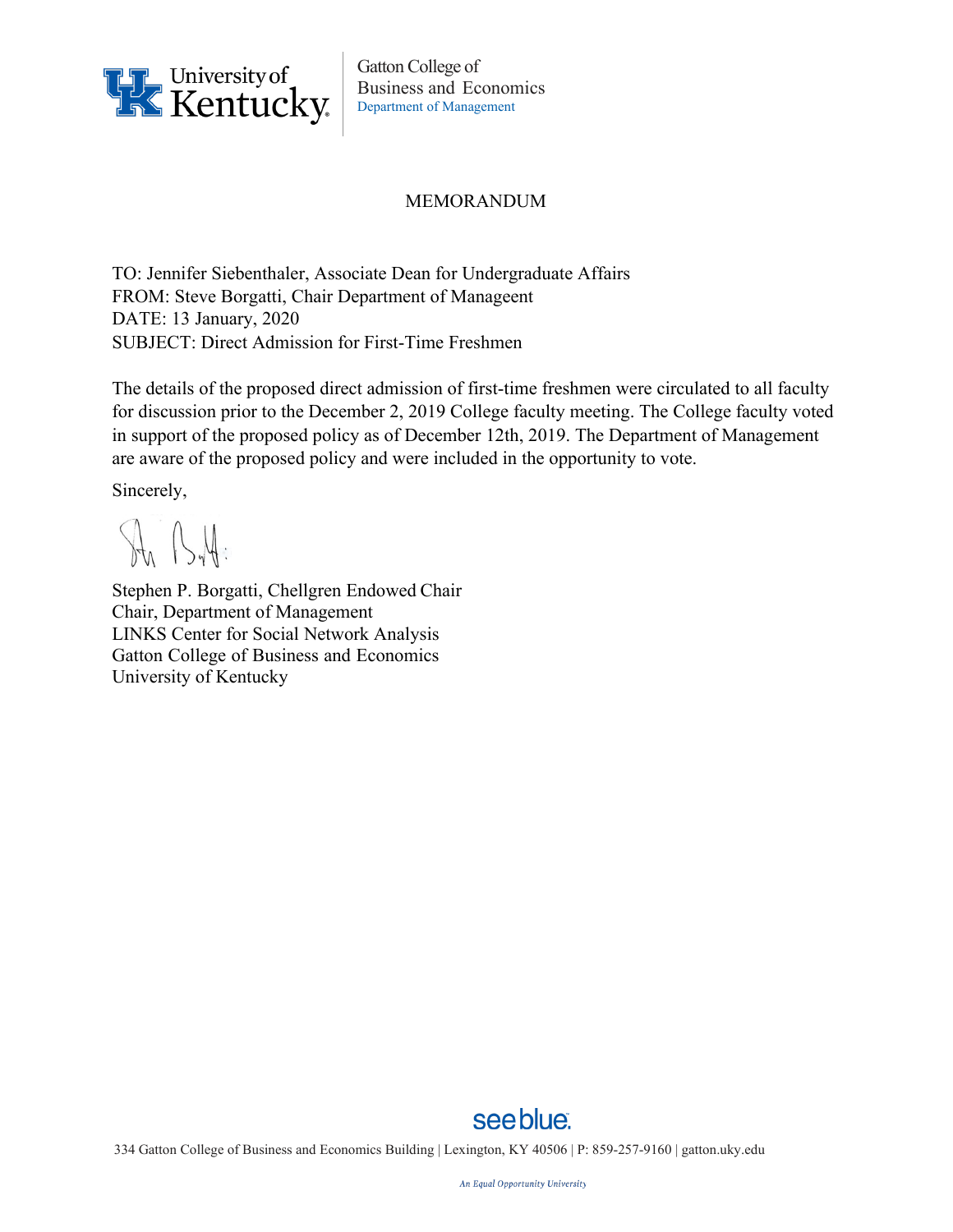

Gatton College of Business and Economics Department of Marketing & Supply Chain

### MEMORANDUM January 13, 2020

TO: Jennifer Siebenthaler, Associate Dean for Undergraduate Affairs

FROM: David Hardesty, Chair Department of Marketing and Supply Chain

SUBJECT: Direct Admission for First-Time Freshmen

The details of the proposed direct admission of first-time freshmen were circulated to all faculty for discussion prior to the December 2, 2019 College faculty meeting. The College faculty voted in support of the proposed policy as of December 12<sup>th</sup>, 2019. The Department of Marketing and Supply Chain is aware of the proposed policy and were included in the opportunity to vote. The Department voted unanimously in support of the direct admission proposal.



438A Gatton College of Business and Economics Building | Lexington, KY 40506 | P: 859-257-9419 [| david.hardesty@uky.edu](mailto:david.hardesty@uky.edu)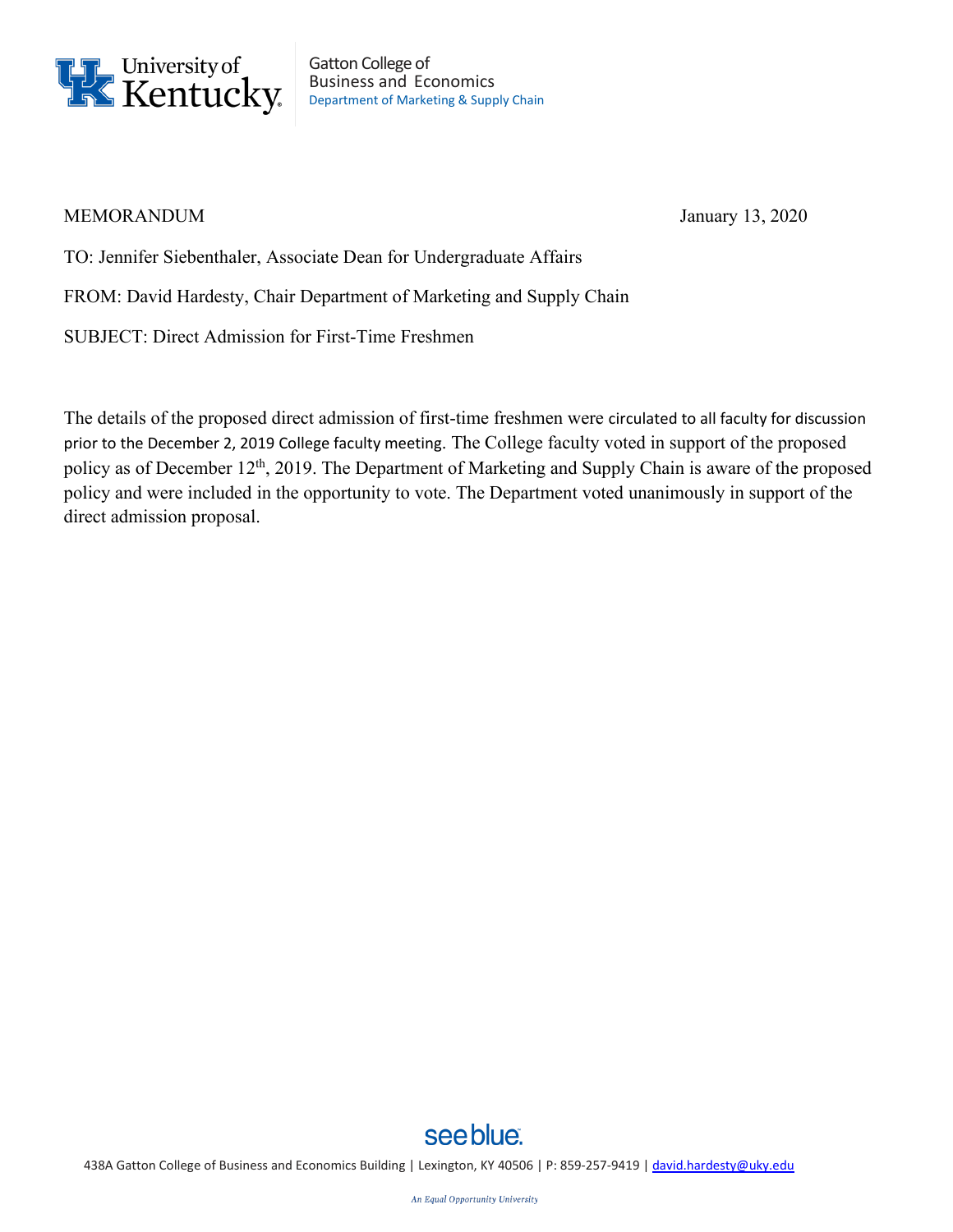

Gatton College of Business and Economics Department of Marketing & Supply Chain

Monday,January 13, 2020

To: Jennifer Siebenthaler Associate Dean for Undergraduate Studies

From: William Hoyt Chair,Department ofEconomics

cnaaWllllam Hoyt, o=Gatton Col!ege of Business and Economics, Unlverslty of lc;entucky, ou=Department of Economics, emall=whoyt@uky.edu,C'=US 2020.01.1314:40:36-05'00'

Re: Direct Admission for First-Time Freshman

### MEMORANDUM

The details of the proposed direct admission of first-time freshmen were circulated to all faculty for discussion prior to the December 2, 2019 College faculty meeting. The College faculty voted in support of the proposed policy as of December 12'\ 2019. The Department of Economics was aware of the proposed policy and were included in the opportunity to vote.

# seeblue:

244 Gatlon College of Business and Economics Building gatton.uky.edu

Lexington, KY 40506-0034 I P: 859-257-7675 I